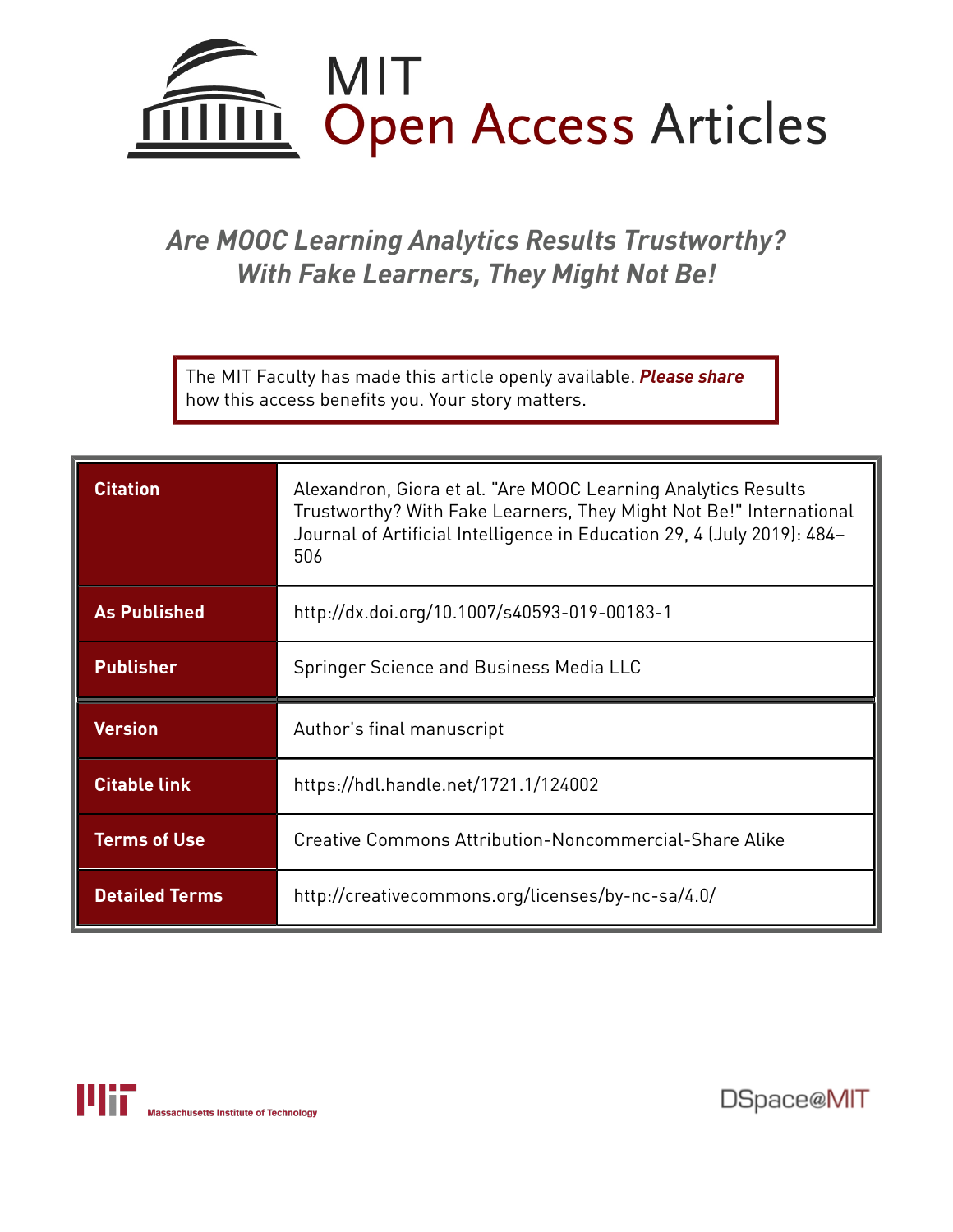# Are MOOC Learning Analytics Results Trustworthy? With Fake Learners, They Might Not Be!

Giora Alexandron, *Weizmann Institute of Science giora.alexandron@weizmann.ac.il*

Lisa Y Yoo, *Massachusetts Institute of Technology lyy@mit.edu*

José A. Ruipérez-Valiente, *Massachusetts Institute of Technology jruipere@mit.edu*

Sunbok Lee, *University of Houston sunboklee@outlook.com*

David E. Pritchard, *Massachusetts Institute of Technology dpritch@mit.edu*

Abstract. The rich data that Massive Open Online Courses (MOOCs) platforms collect on the behavior of millions of users provide a unique opportunity to study human learning and to develop data-driven methods that can address the needs of individual learners. This type of research falls into the emerging field of *learning analytics*. However, learning analytics research tends to ignore the issue of the reliability of results that are based on MOOCs data, which is typically noisy and generated by a largely anonymous crowd of learners. This paper provides evidence that learning analytics in MOOCs can be significantly biased by users who abuse the anonymity and open-nature of MOOCs, for example by setting up multiple accounts, due to their amount and aberrant behavior. We identify these users, denoted *fake learners*, using dedicated algorithms. The methodology for measuring the bias caused by fake learners' activity combines the ideas of Replication Research and Sensitivity Analysis. We replicate two highlycited learning analytics studies *with* and *without* fake learners data, and compare the results. While in one study, the results were relatively stable against fake learners, in the other, removing the fake learners' data significantly changed the results. These findings raise concerns regarding the reliability of learning analytics in MOOCs, and highlight the need to develop more robust, generalizable and verifiable research methods.

Keywords. Learning Analytics, MOOCs, Replication Research, Sensitivity Analysis, Fake Learners

#### PREFACE: THE BEGINNING OF THIS RESEARCH

During 2015 we were working on recommendation algorithms in MOOCs. However, we ran into a strange phenomenon – the most successful learners seemed to have very little interest in the course

c All rights reserved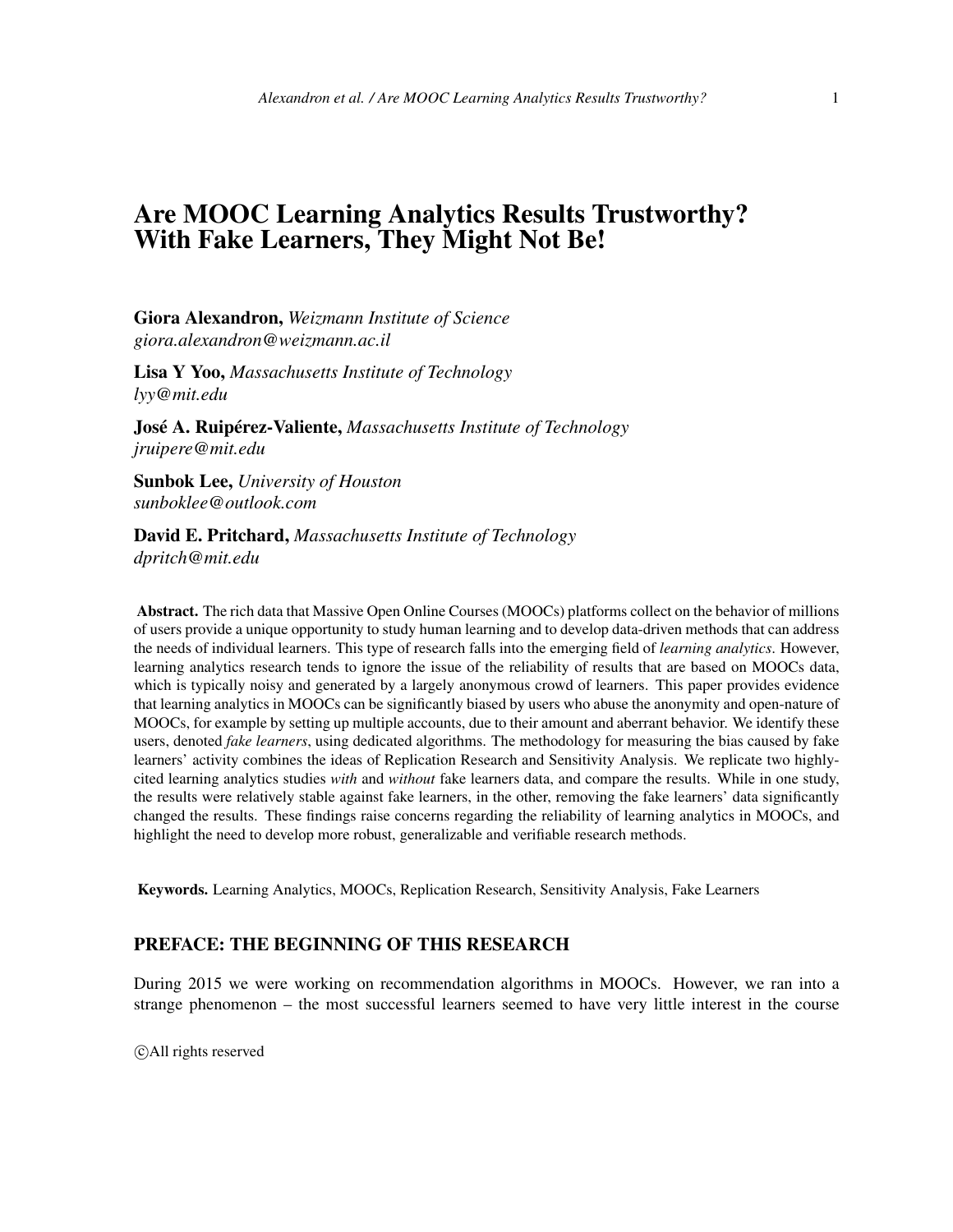materials (explanation pages, videos), and they mainly concentrated on solving assessment items. As a result, the recommendation algorithms sometimes recommended skipping resources that we thought should be very useful. The hypothesis that these are learners who already know the material (e.g., Physics teachers) did not match the demographic data that we had on these users.

One day, we received a strange email from one of the users. The user complained about a certain question, claiming that a certain response that was correct a week ago is now rejected by the system as incorrect. Since it was a parameterized question (randomized per user), we suspected that the user viewed it from two different accounts. Connecting this with the strange pattern of users who achieved highperformance without using the resources, we realized that we bumped into a large-scale phenomenon of Copying Using Multiple Accounts (CUMA) [\(Alexandron et al., 2017,](#page-18-0) [2015a;](#page-18-1) [Ruipérez-Valiente et al.,](#page-21-0) [2016\)](#page-21-0).

Our research on detecting and preventing CUMA started as a spin-off of the unexplained bias in predictive modeling. Three years later, we return to investigate the bias issue and its effect on learning analytics results.

#### INTRODUCTION

Modern digital learning environments collect rich data that can be used to improve the design of these environments, and to develop 'intelligent' mechanisms to address the needs of learners, instructors, and content developers [\(Siemens, 2013;](#page-22-0) [U.S. Department of Education, Office of Educational Technology,](#page-22-1) [2012\)](#page-22-1). MOOCs, which collect fine-grained data on the behavior of millions of learners, provide "unparalleled opportunities to perform data mining and learning experiments" [\(Champaign et al., 2014\)](#page-19-0) (p. 1). A partial list of studies includes comparing active vs. passive learning [\(Koedinger et al., 2015\)](#page-20-0), how students use videos [\(Kim et al., 2014a](#page-20-1)[,b;](#page-20-2) [Chen et al., 2016\)](#page-19-1), which instructional materials are helpful [\(Alexandron et al., 2015b;](#page-18-2) [MacHardy and Pardos, 2015\)](#page-20-3), recommending content to learners on real-time [\(Pardos et al., 2017;](#page-21-1) [Rosen et al., 2017\)](#page-21-2), providing analytics to instructors [\(Ruipérez-Valiente et al.,](#page-21-3) [2017c\)](#page-21-3), predicting drop-out [\(Xing et al., 2016\)](#page-22-2), to list a few. These studies fall into the emerging disciplines of Learning Analytics (LA), Educational Data Mining (EDM), and Artificial Intelligence in Education (AIED). A recent review of the existing literature on the application of data science methods to MOOCs can be found in [\(Romero and Ventura, 2017\)](#page-21-4). While 'Big Data in Education' is mostly associated with MOOCs and other learning at scale applications, it is also very relevant to other widely distributed platforms, such as Moodle [\(Luna et al., 2017\)](#page-20-4).

Such research uses data-intensive methods that draw on machine learning, data mining, and artificial intelligence. These methods seek to extract meaningful structures from the data, which can have predictive value in inferring the future behaviors of students [\(Qiu et al., 2016\)](#page-21-5). Thus, their reliability is highly determined by the quality of the data. Yudelson *et al.* [\(2014\)](#page-22-3) showed that models fitted on high quality data can outperform models that are fitted on a larger dataset that is of lower quality – a sort of the 'ed-tech variant' of Peter Norvig's "More data beats clever algorithms, but better data beats more data"  $^1$  $^1$ .

<span id="page-2-0"></span><sup>1</sup>[https://www.azquotes.com/author/49745-Peter\\_Norvig](https://www.azquotes.com/author/49745-Peter_Norvig)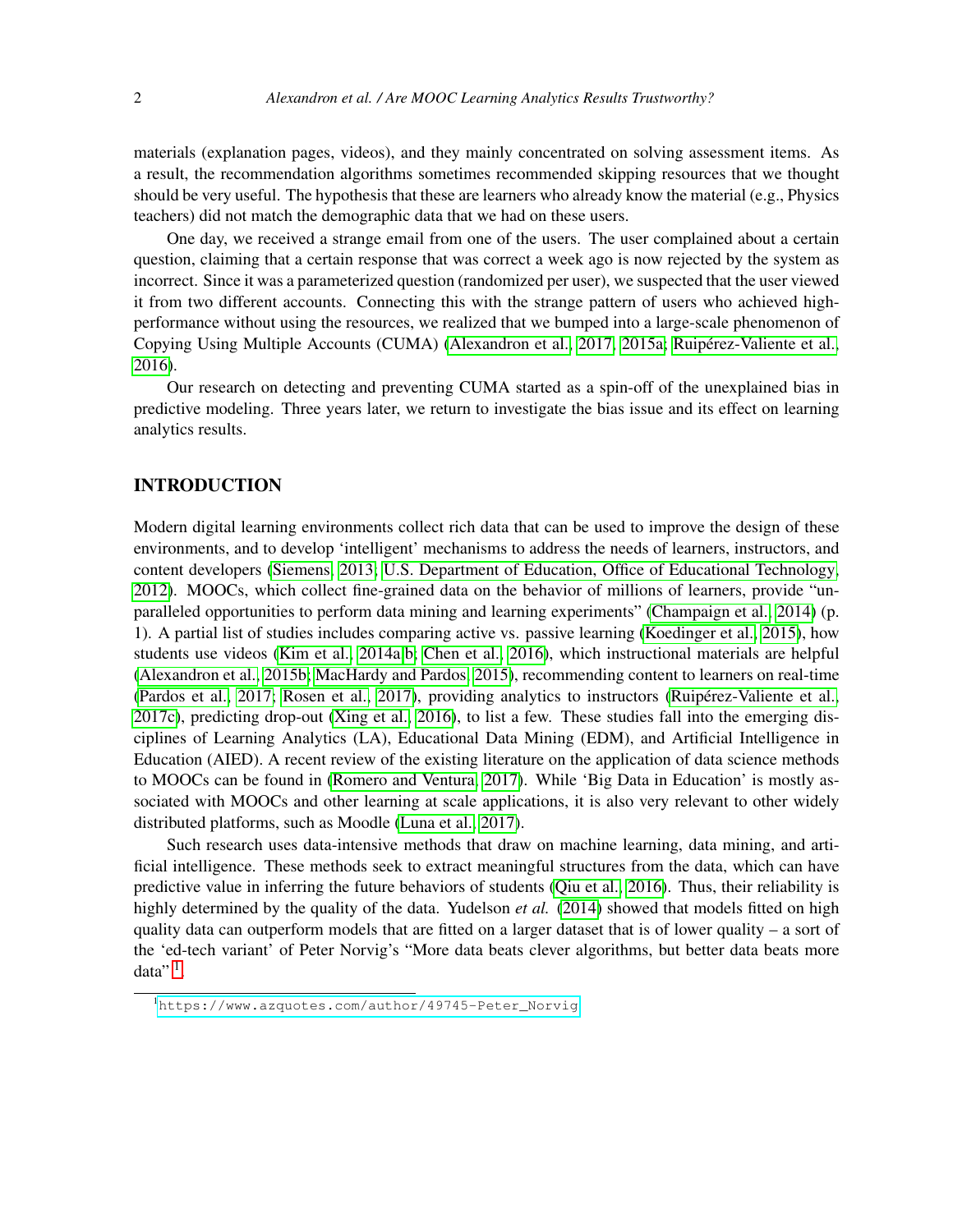One of the main issues that can affect the quality of the data is noise, which is anything that is not the 'true' signal [\(Silver, 2012\)](#page-22-4). Noise that appears as outliers can be identified and removed relatively easy using outlier detection methodologies [\(Hodge and Austin, 2004\)](#page-19-2). However, by definition, when there are too many 'outliers' in a certain direction, they are not 'outliers' anymore, rendering outlier detection methods ineffective. The same holds for data coming from complex, semi-structured or unstructured domains, such as MOOCs, in which a plethora of behaviors are expected [\(Qiu et al., 2016\)](#page-21-5). In such cases, there can be numerous outliers in various directions that are caused by genuine learning activity. Eventually, unfiltered noise can significantly affect various analytics computed on the data. For example, [Du et al.](#page-19-3) [\(2018\)](#page-19-3) discussed how learning analytics perform differently on specific subgroups in MOOCs, and proposed a methodology to discover such subgroups, which is based on Exceptional Model Mining (EMM). The focus of our paper is *not* on discovering subgroups, but on showing that a certain subgroup (fake learners) has exceptional behavior that can bias analytics. In the future, it can be interesting to check if EMM techniques can identify subgroups of users who are actually fake learners.

In addition to the issue of noise, there is the issue of prior assumptions on the model. Educational data mining methods make such assumptions on the process that generated the data, either for choosing the objectives to optimize as proxies of the 'true' goal, for feature engineering, or for data abstraction [\(Perez et al., 2017\)](#page-21-6). Thus, making wrong assumptions on the process can largely affect the validity of the results. Being able to model various subgroups is crucial for designing tailored pedagogic interventions [\(Kiernan et al., 2001\)](#page-19-4). This is especially true for the diverse population of the global classroom – MOOCs. We note that making no 'modeling' assumptions and relying on Big Data alone, instead of as a supplement to traditional data analysis methodologies ('Big Data Hubris'), can also lead to large errors, as in the case of Google Flu Trends [\(Lazer et al., 2014\)](#page-20-5).

Not only that the accuracy of machine learning (ML) models is highly affected by such issues, validating these models is a scientific and technological challenge [\(Seshia and Sadigh, 2016\)](#page-22-5). ML models are mathematical functions that are learned from the data using statistical learning methods [\(Hastie](#page-19-5) [et al., 2001\)](#page-19-5). Due to their probabilistic nature and complex internal structure, it is difficult to question their reasoning [\(Krause et al., 2016\)](#page-20-6). This is even more the case when such models are encapsulated within artificial intelligence or analytics solutions that use them as 'black-boxes' for automatic or semiautomatic decision making. This is a major concern of the Big Data era [\(Müller et al., 2016\)](#page-20-7), which is highly relevant to the educational domain as well [\(Pardo et al., 2016;](#page-21-7) [O'Neil, 2017\)](#page-20-8).

*Fake Learners.* Typically, data-driven education research makes the implicit assumption that the data that are used represent genuine learning behavior. However, recent studies revealed that MOOCs can contain large groups of users who abuse the system in order to receive certificates with less effort [\(Alexandron](#page-18-1) [et al., 2015a;](#page-18-1) [Ruipérez-Valiente et al., 2016;](#page-21-0) [Alexandron et al., 2017;](#page-18-0) [Northcutt et al., 2016;](#page-20-9) [Ruipérez-](#page-21-8)[Valiente et al., 2017a\)](#page-21-8). As these users do not rely on 'learning' to achieve high performance, we denote these users as *fake learners* (and use the term *true learners* to describe the genuine ones).

*Fake learners* introduce noise to statistical models that seek to make sense of learning data. The effect of this noise depends mainly on the amount of fake learners, and on how aberrant their behavior is. In order to remove their effect by filtering them out from the data, they must first be detected. However, this typically involves sophisticated algorithms that are currently not available as 'off-the-shelf' tools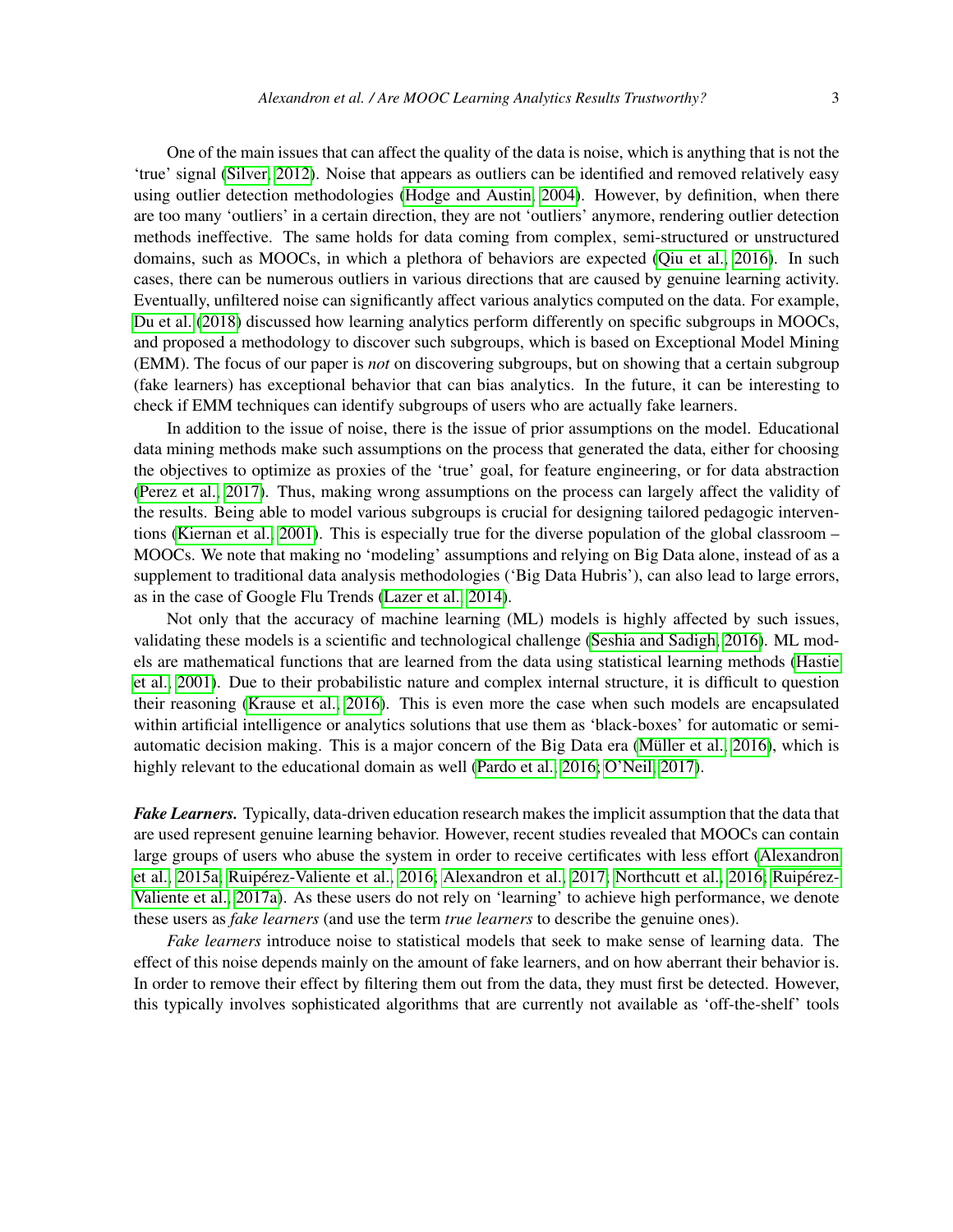that can be used to clean the data. Also, while this study relies on algorithms for detecting two types of fake learning methods – Copying Using Multiple Accounts (CUMA) and *unauthorized collaboration* [\(Ruipérez-Valiente et al., 2017a\)](#page-21-8), there might be more types of fake learners who currently sneak under the radar.

The risk that the aberrant behavior exhibited by CUMA users, and their prevalence ( $> 10\%$  of certificate earners), which can bias learning analytics results, was raised in our previous work [\(Alexandron](#page-18-0) [et al., 2017\)](#page-18-0), but remained an open question. The goal of the current research is to address the bias issue directly. In this paper we demonstrate for the first time, to the best of our knowledge, that fake learners can significantly affect learning analytics results. We also provide a sort of 'future projection' to what will happen if the number of fake learners increases (a likely consequence of MOOC certificates gaining more value due to the current transition to MOOC-based degrees [\(Reich and Ruipérez-Valiente, 2019\)](#page-21-9)). The findings that we report here significantly extend a preliminary report from this work [\(Alexandron](#page-19-6) [et al., 2018\)](#page-19-6).

*Research Questions.* We study the following Research Questions (RQs):

- 1. (RQ1) Is there a significant difference between the 'fake' and 'true' learners with respect to various performance measures, and to the amount of use of the course instructional materials?
- 2. (RQ2) Can this difference bias the results of learning analytics models in a significant way?

*Replication Research.* Our research approach combines the ideas of Sensitivity Analysis [\(Saltelli et al.,](#page-22-6) [2000\)](#page-22-6) and Replication Research [\(Open Science Collaboration, 2015\)](#page-20-10). We pick two highly-cited learning analytics MOOC studies, and evaluate how sensitive to fake learners are findings obtained with a similar methodology on new data from our MOOC. This is done by replicating each of the studies *with* and *without* fake learners' data, and comparing the results. This is not a full, but a partial replication. Specifically, we focus on the parts that study the characteristics of effective learning behaviors.

The studies that we replicate are "Correlating Skill and Improvement in 2 MOOCs with a Student's Time on Task" [\(Champaign et al., 2014\)](#page-19-0), and "Learning is Not a Spectator Sport: Doing is Better than Watching for Learning from a MOOC" [\(Koedinger et al., 2015\)](#page-20-0). They appeared on the First (2014) and the Second ([2](#page-4-0)015) ACM Conference on Learning @ Scale <sup>2</sup>, which is a premier venue for interdisciplinary research at the intersection of the learning sciences and computer science, with specific focus on large scale learning environments such as MOOCs.

*Contribution.* This study provides the first evidence, to the best of our knowledge, that learning analytics research in MOOCs can be significantly biased by the aberrant behavior of users who abuse the open nature of MOOCs. This issue raises concerns regarding the reliability of learning analytics in MOOCs, and calls for more robust, generalizable, and verifiable research methods. A systematic approach for addressing this issue, within the conceptual framework of Educational Open Science [\(van der Zee and](#page-22-7) [Reich, 2018\)](#page-22-7), is large-scale replication research. A significant stride towards making such research technologically feasible is made by the MOOC Replication Framework (MORF) [\(Gardner et al., 2018\)](#page-19-7).

<span id="page-4-0"></span><sup>2</sup><https://learningatscale.acm.org/>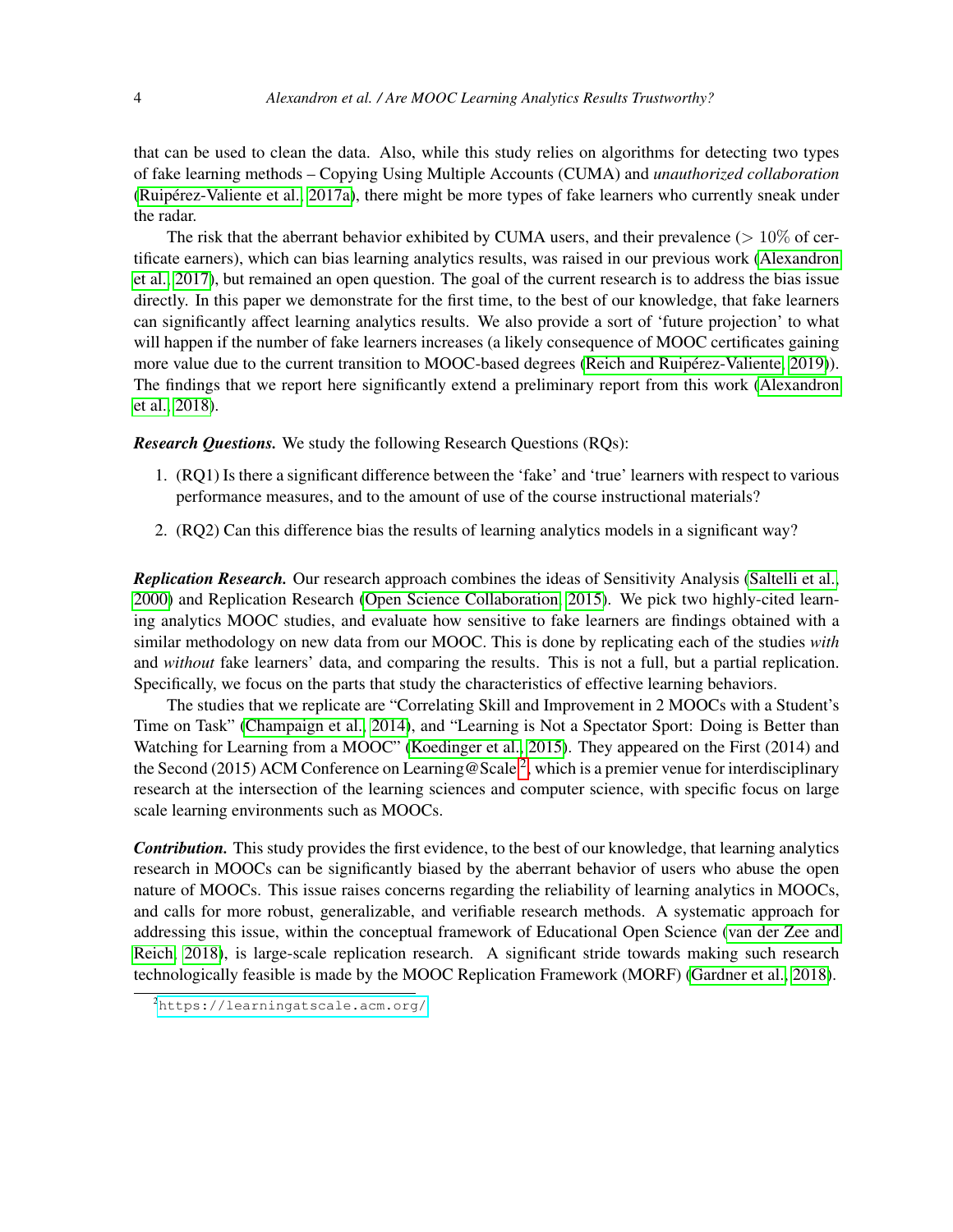#### MATERIALS AND METHODS

In this section we describe the experimental setup, the data, and the data mining algorithms. Some of the methodological contents of this section have been reused from [\(Ruipérez-Valiente et al., 2016;](#page-21-0) [Alexandron et al., 2017\)](#page-18-0)

#### Experimental Setup

*The Course.* The context of this research is MITx Introductory Physics MOOC 8.MReVx, offered on edX in Summer  $2014<sup>3</sup>$  $2014<sup>3</sup>$  $2014<sup>3</sup>$ . The course covers the standard topics of a college introductory mechanics course with an emphasis on problem solving and concept interrelation. It consists of 12 mandatory and 2 optional weekly units. A typical unit contains three sections: instructional e-text/video pages (with interspersed concept questions, also known as checkpoints), homework, and a quiz. Altogether, the course contains 273 e-text pages, 69 videos, and about 1000 problems.

*Research Population.* The research population consists of 478 certificate earners, out of the 13,500 users who registered for the course. Overall, 502 users earned a certificate, but we removed beta-testers, users who help validate content before the course is published, from the analysis. Gender distribution was 83% males, 17% females. Education distribution was 37.7% secondary or less, 34.5% College Degree, and 24.9% Advanced Degree. Geographic distribution includes US (27% of participants), India (18%), UK (3.6%), Brazil (2.8%), and others (total of 152 countries).

*Data.* The data for this study consists of learners' clickstream data, which mainly include video events (play, pause, etc.), responses to assessment items, and navigation to course pages, yielding about half a million data points. In addition, we use the course structure files, which hold information that describes the course elements and the relations between them (e.g., the page in which a question resides).

### Fake Learners: Definition and Detection

We define *fake learners* as users who apply unauthorized methods to improve their grade. This definition emphasizes the fact that the apparent behavior of fake learners does not explain significant aspects of their performance (can be achieved without 'learning', at least of Physics, in the case of our course), that it is systematic, and goal-oriented (as opposed to 'gaming the system' [\(Baker et al., 2008\)](#page-19-8), for example). In a few occasions we also use the term 'cheating', but as a general issue, and we deliberately avoid referring to 'fake learners' as 'cheaters'. This is because the question of what should be regarded as 'cheating' in MOOCs is an issue that requires a discussion that is out of the scope of this paper, going well beyond the technical question of whether the user broke the edX "Terms of Service & Honor Code"<sup>[4](#page-5-1)</sup>.

Currently, we have means to identify two types of such methods:

<span id="page-5-1"></span><span id="page-5-0"></span><sup>3</sup><https://courses.edx.org/courses/MITx/8.MReVx/2T2014/course> <sup>4</sup><https://www.edx.org/edx-terms-service>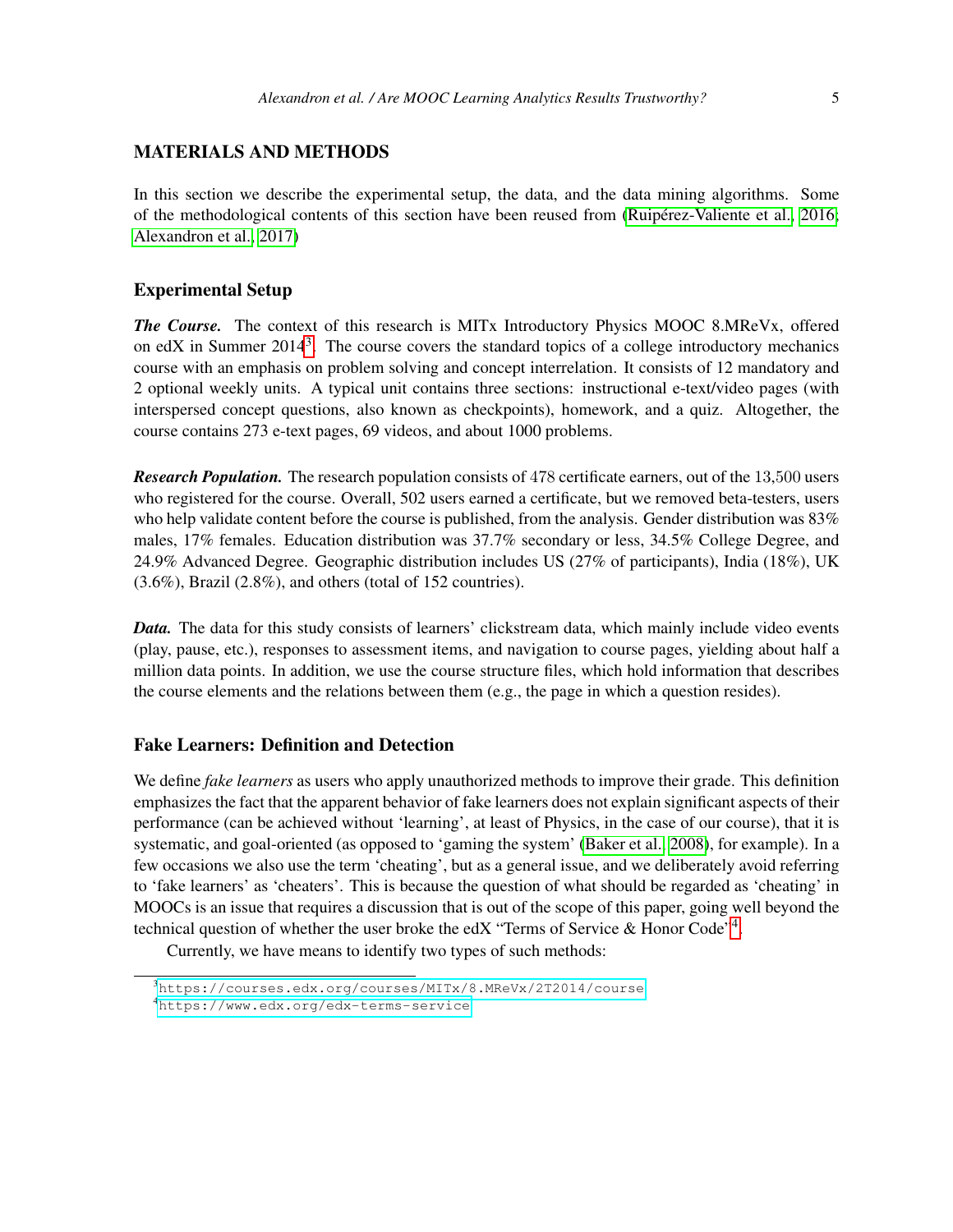*Copying Using Multiple Accounts* (CUMA): This refers to users who maintain multiple accounts. A *master* account that receives credit, and *harvesting* account/s that are used to collect the correct answers (typically by relying on the fact that many questions provide the full answer, or at least true/false feedback, after exhausting the maximum number of attempts) [\(Alexandron et al., 2015a;](#page-18-1) [Ruipérez-Valiente et al., 2016\)](#page-21-0). We note that in this method the multiple accounts are used by the *same* person. We use the algorithm described in [\(Alexandron et al., 2017\)](#page-18-0). The algorithm detects 65 master accounts out of the 478 certificate earners (as noted in [\(Alexandron et al., 2017\)](#page-18-0), the algorithm is designed to provide a *lower bound* on the true number of *master* accounts). Among masters and harvesters, only the master accounts are considered as fake learners (the harvesting accounts are not certified).

*Collaborators*: This definition refers to MOOC learners who collaborate with peers and submit a significant portion of their assignments together. This is explicitly forbidden by the edX Honor Code, "unless collaboration on an assignment is explicitly permitted", which was not the case. To detect such collaboration, we use the algorithm of [\(Ruipérez-Valiente et al., 2017a\)](#page-21-8)<sup>[5](#page-6-0)</sup>, which uses dissimilarity metrics to find accounts that tend to submit their assignments in close proximity in time. Overall, the algorithm identifies 20 (∼4%) of the certificate earners as submitting a significant portion of their assignments with peers.

As there are users who use both methods, we give the CUMA algorithm priority when conducting analyses that require to assign a user to one of the groups ('CUMA Users' or 'Collaborators'), as it represents a more specific behavioral pattern. Among the unauthorized collaborators, 11 also used CUMA. Hereafter we refer as 'collaborators' to the 9 accounts who were not CUMA users.

#### Measures of Learners' Performance

To date there is no standard and well accepted method to evaluate the performance of MOOC learners. In the MOOC literature, the most common measures are most likely *grade*, and the binary yes/no for certification. We use these, in addition to more robust methods that draw on Psychometrics and Item Response Theory (IRT) [\(Meyer and Zhu, 2013;](#page-20-11) [Champaign et al., 2014\)](#page-19-0). The measures that we use are listed below.

*Grade*: Total points earned in the course (60 points is the threshold for certification). The main issue with this measure is that it is very sensitive to *which* and *how many* items a learner attempts. In addition, it does not consider the attempt in which the learner succeeded (most items allow multiple attempts). Also, the variability that we observed on this measure was very low. Due to these limitations, we find this measure less useful as a valid and reliable measurement. However it is the most common measure, and what edX instructors receive.

*Proportion Correct on First Attempt* (CFA): The proportion of items, among the items that the student attempted, that were answered correctly on the first attempt. While CFA is a simple and

<span id="page-6-0"></span><sup>&</sup>lt;sup>5</sup>source code: [https://github.com/jruiperezv/close\\_submitters\\_algorithm](https://github.com/jruiperezv/close_submitters_algorithm)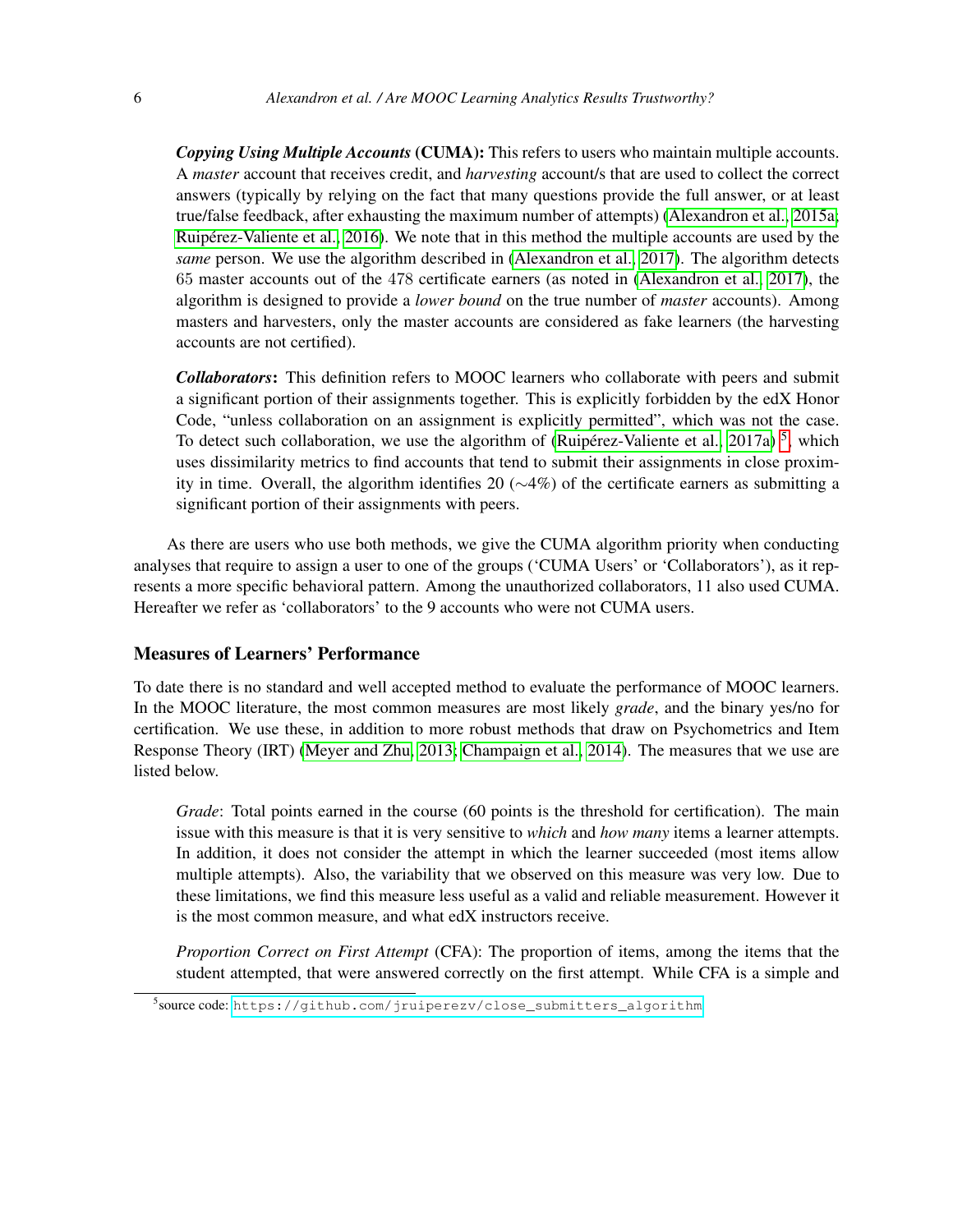straightforward approximation of students performance, which in this MOOC is highly correlated with more robust measures (e.g, IRT), it is also very sensitive to *which* items a learner chooses to attempt (choosing easy items will lead to higher CFA).

*Ability*: Student's ability using a 2PL IRT model. Model is fitted on the first attempt matrix of the certificated users *(N=502)*, and item set that contains questions attempted by at least 50% of these users. We chose IRT because students' IRT ability scores are known to be independent of the problem sets each student tried to solve [\(De Ayala, 2009\)](#page-19-9). Missing items are treated using mean imputation [\(Donders et al., 2006\)](#page-19-10). The model is fitted on a standard laptop using R's *TAM* package <sup>[6](#page-7-0)</sup>.

*Weekly Improvement*: Per student, this is interpreted as the slope of the regression line fitted to the weekly IRT ability measure (namely, the result of fitting 2PL IRT on each week of the course in separate) [\(Champaign et al., 2014\)](#page-19-0). One of the important issues that must be addressed during the calculation of the IRT slopes is to set up the common scale across weekly IRT scores. IRT is a latent variable model, and a latent variable does not have any inherent scale. Therefore, each IRT estimation defines its own scale for the latent variable. Equating is the process of transforming a set of scores from one scale to another. We used mean and sigma equating to set up a common scale across weekly IRT scores. The equated IRT slope captures *the change* in students' relative performance during the course. For example, a student who has average performance in all the weeks, will have 0 relative improvement.

*Mean Time on Task*: The average time the student spent on an item. For multiple attempts, it is composed of the sum of time for all attempts. The time for each attempt is operationalized as the delta between the time of the attempt, and the time of the previous action (navigating into the page, submission to previous item on the same page, or previous submission to this item in case of multiple attempts; we do not accumulate durations over 15 minutes, assuming that the user disengaged from the system [\(Champaign et al., 2014\)](#page-19-0)). Time on task, or response time, plays an important role in cognitive ability measurement [\(Goldhammer, 2015\)](#page-19-11). Kyllonen and Zu [\(Kyllonen](#page-20-12) [and Zu, 2016\)](#page-20-12) stated that "A recurring question has been whether speed and level are simply two interchangeable measures of the same underlying ability or whether they represent different constructs" (p. 2).

#### **RESULTS**

The results are organized into three subsections. The first subsection provides descriptive statistics that demonstrates the differences between fake and true learners with respect to fundamental behavioral characteristics. The second and third subsections present the results of replicating [\(Koedinger et al., 2015\)](#page-20-0) and [\(Champaign et al., 2014\)](#page-19-0), respectively.

<span id="page-7-0"></span><sup>6</sup><https://cran.r-project.org/web/packages/TAM/TAM.pdf>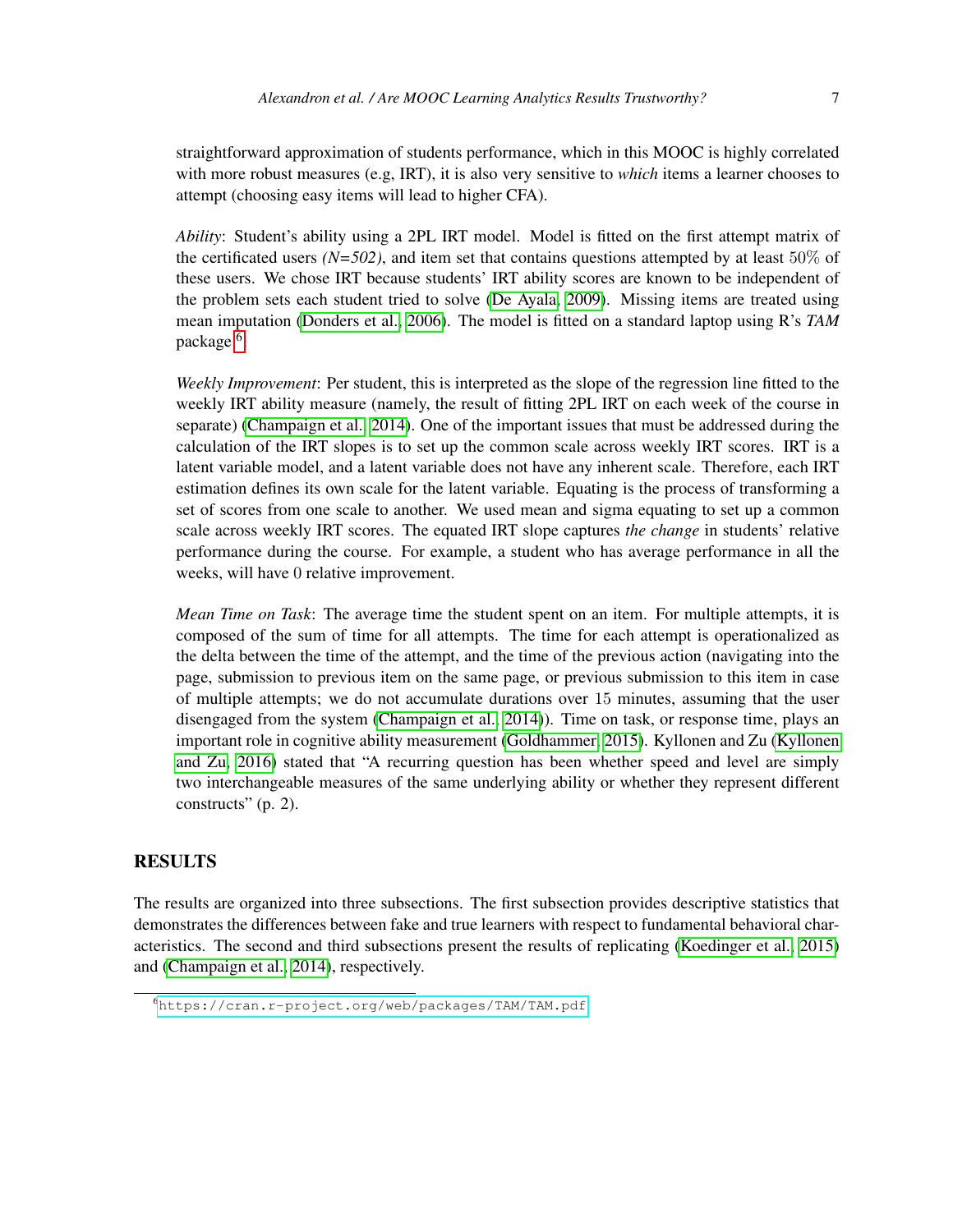#### Differences in Behavioral Characteristics

*Time on Course Resources.* First, we measure the amount of time that fake learners spent on different course resources, compared to true learners. We consider:

- Reading time: Time that the user spent on explanatory pages.
- Watching time: Time that the user spent on videos.
- Homework time: Time spent in pages that contain homework items.

Figure [1](#page-8-0) presents the time that fake and true learners spent on each resource type. As can be seen, fake learners spent significantly less time on each type of the instructional resources. This is confirmed with a two-sided Mann-Whitney U test ( $n_{fake} = 72$ ,  $n_{true} = 406$ ,  $p.value < 0.01$ ). For Watching Time, median values for fake and true learners are 0.3 and 1.6 hours, respectively  $(U = 21,040)$ ; For Reading Time, median values for fake and true learners are 7.2 and 15.9 hours, respectively  $(U = 21,499)$ ; For Homework Time, median values for fake and true learners are 7.7 and 16.0 hours, respectively  $(U = 21, 934).$ 

<span id="page-8-0"></span>

Fig.1. Time on instructional resources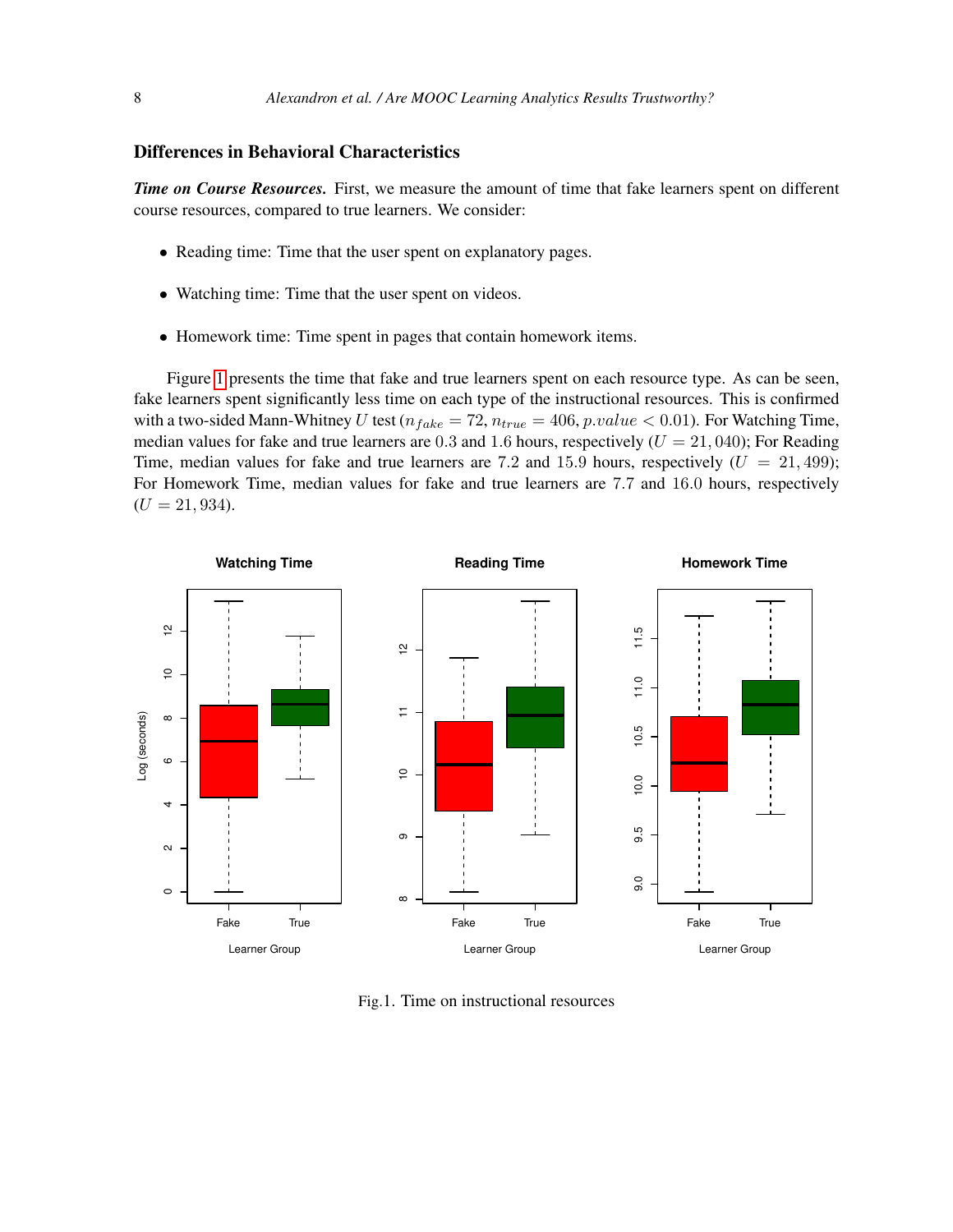*Proportion of Items Solved.* The proportion of assessment items that true and fake learners attempted (successfully or not) is another metric on which we compare the behavior of the groups. A main reason is that solving assessment items, especially ones that do not contribute much to the final grade (available as formative assessment), and after the learner secured enough points to receive a certificate, is a clear indication of motivation to learn.

The course contains mainly three types of assessment items: Checkpoint, Homework, and Quiz (see Subsection *Experimental Setup*). They are analyzed separately because of their different characteristics with respect to weight (points for solving them), and the easiness of getting the correct answer without effort (e.g., whether the 'show answer' option is enabled for most of them after exhausting the possible attempts).

We assume that fake learners would factor that into their decision of whether to spend time on these items. For example, since Checkpoint items have low weight, we assume that fake learners would show less interest in solving them. Quiz items have high weight, but are harder to copy (no 'show answer', only true/false feedback). Homework offers relatively high weight and have 'show answer' enabled, which probably makes them ideal for fake learners (high 'return on investment').

Figure [2](#page-10-0) presents the proportion of items solved by each group. As in the case of the time spent on resources (previous subsection), there is a clear difference between the groups, with fake learners trying less items. This is confirmed with a two-sided Mann-Whitney U test ( $n_{fake} = 72$ ,  $n_{true} = 406$ ,  $p-value < 0.05$ ). For Checkpoint items, median values for fake and true learners are 0.69 and 0.75, respectively  $(U = 18, 442)$ ; For Quiz items, median values for fake and true learners are 0.58 and 0.64, respectively  $(U = 18, 752)$ ; For Homework items, median values for fake and true learners are 0.47 and 0.48, respectively ( $U = 17,088$ ).

Interestingly, and as we suspected, the difference between the groups is smaller on Homework items which provide to fake learners the appealing combination of high weight and a 'show answer' feature. This is furthered discussed in the *Discussion* section.

*Performance Measures.* Figure [3](#page-11-0) illustrates the differences between fake and true learners with respect to the measures of learners performance that were defined in the *Methods* section.

Fake learners are significantly faster than true learners (median time-on-task is 97 vs. 150 seconds, respectively; p − value < 0.001). Another measure on which they are better than true learners is *weekly improvement*. This means that fake learners tend to improve (relative to the other learners) during the course. This is in line with the findings of [\(Alexandron et al., 2017\)](#page-18-0), which reported that the number of items that CUMA users copied tended to increase significantly as the course progressed.

On the other metrics (*grade*, *ability*, CFA) the two populations do not differ significantly (fake learners have a higher CFA, and lower *grade*, but with  $p - value > 0.05$ ). However, we do find on these metrics a significant difference *within* the fake learners cohort, between the CUMA users and the collaborators. This is demonstrated in Figure [3.](#page-11-0) CUMA users have higher *grade* (0.85 vs. 0.77), ability (0.21 vs. −0.66), and CFA (0.79 vs. 0.67), than collaborators, all with significant *p-values*.

*Summary of the differences.* Overall, we see that fake learners spent much less time on course resources, and attempted less items. In the case of response time, we see that fake learners solve exercises much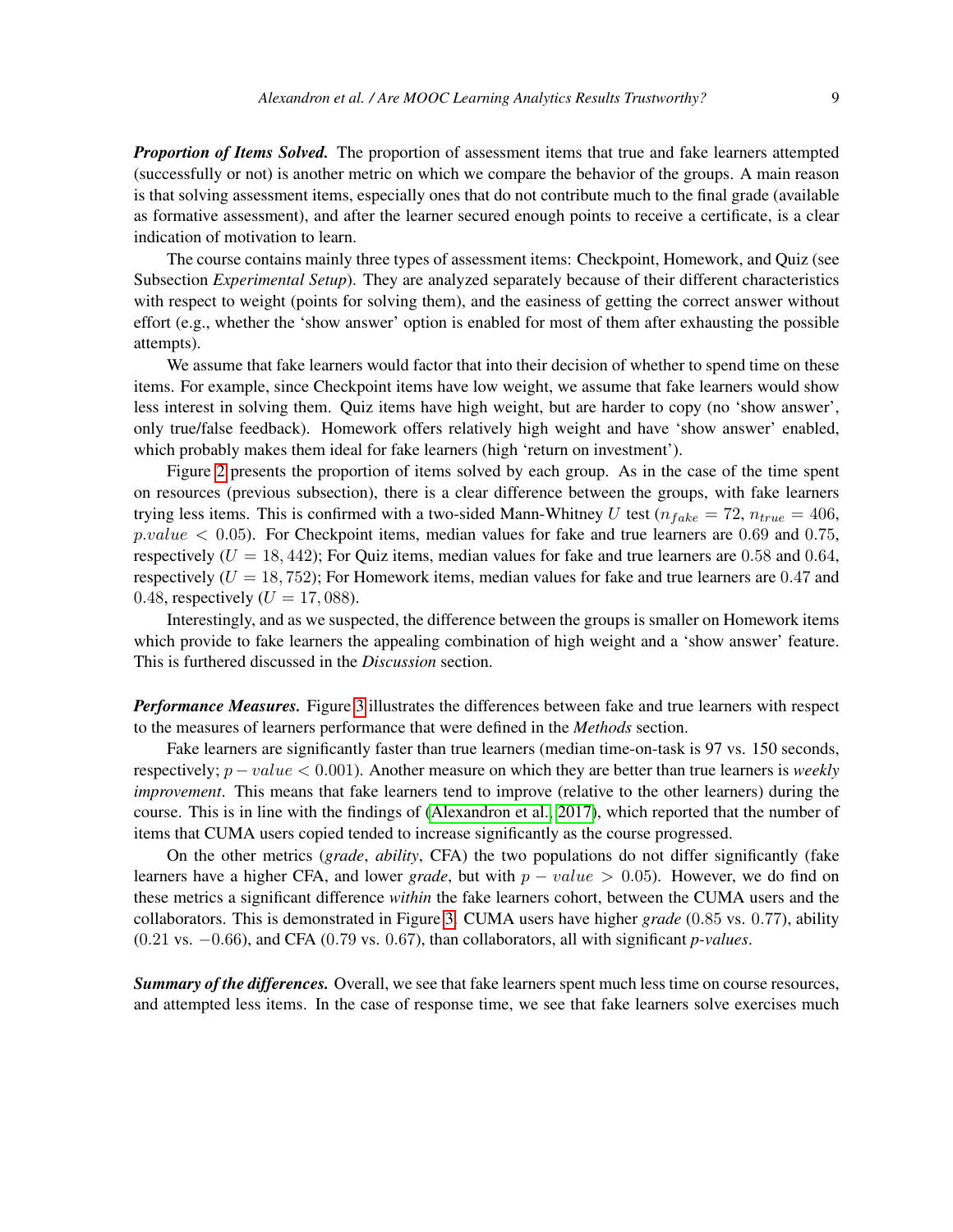<span id="page-10-0"></span>

Fig.2. Proportion of items solved by category.

faster. Regarding success metrics, fake learners have a higher *weekly improvement*. On the other success metrics (*grade*, *ability* and CFA), on average there is no significant difference between true and fake learners.

#### Replication Study 1

Next, we examine the effect of the differences in the behavioral metrics presented above on the findings reported in "Learning is Not a Spectator Sport: Doing is Better than Watching for Learning from a MOOC" [\(Koedinger et al., 2015\)](#page-20-0). Specifically, we concentrated on the third research question (RQ) – "What variations in course feature use (watching videos, reading text, or doing activities) are most associated with learning? And can we infer causal relationships?".

The analysis for this RQ is presented in the section titled "Variation in Course Feature Use Predict Differences in Learning Outcomes" (starting on p. 116, left column). It has two parts – "Exploratory Data Analysis", and "Causal Analysis", which we refer to as Subsections *Analysis 1A* and *1B*, respectively.

#### *Analysis 1A*

This analysis characterizes students on three behavioral dimensions by performing a median split on each of the metrics – amount of videos played, number of pages visited, and number of activities started. A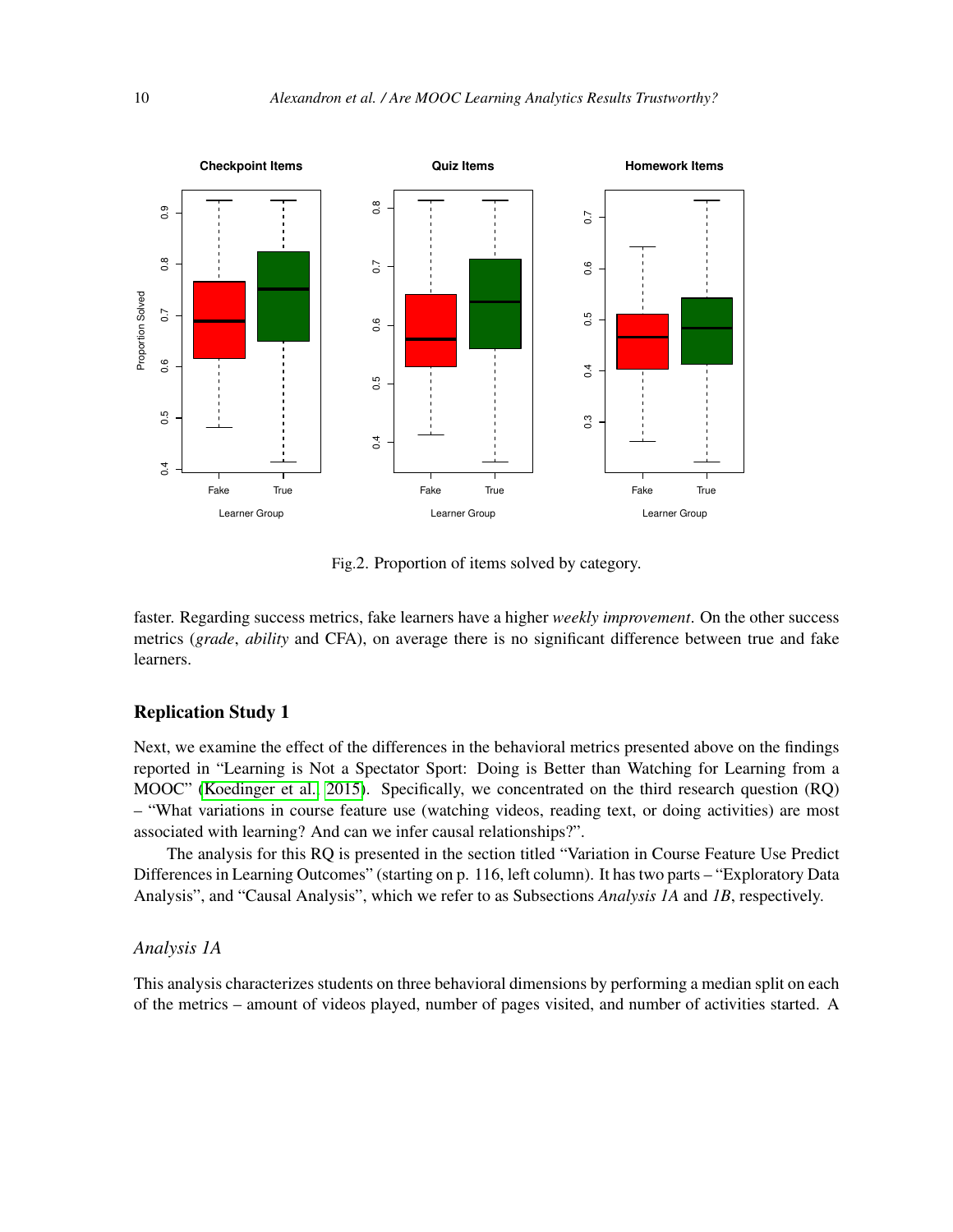<span id="page-11-0"></span>

Fig.3. Performance measures.

learner who is on the upper half of each split is referred to as 'Watcher', 'Reader', and 'Doer', respectively. This split yields  $8(2^3)$  subgroups.

The subgroups are compared on 2 global performance measures – 'Quiz Total', and 'Final Exam'. The conclusions regarding the quizzes are that "Doers do well on the quizzes [...] even without being on the high half of reading or watching", "doing the activities may be sufficient to do well on the quizzes". Regarding the final exam, it is found that doing is most important ("a higher final exam score is more typical of those on the higher half of doing"), but that doing is furthered enhanced by watching, reading, or both. Altogether, the title of this analysis is that "Doing, not Watching, Better Predicts Learning", which supports the phrase "Doing is Better than Watching" in the title of the paper.

#### *Replicating Analysis 1A on 8.MReVx 2014*

In order to conduct this analysis on the data of 8.MReVx, we need to make a few adjustments. The definitions of Watcher, Reader, and Doer remain the same. Doer is computed based on the amount of items started, but this raises some issue as the *grade* and the IRT ability – the outcome measures, are also based on the items solved. To make these measures as independent as possible, we base the definition of Doer on checkpoint items (items within the units). This is to reflect the nature of 'active learning by doing', which we interpret as the main idea behind the doing profile, while using items that their direct contribution to the *grade* and IRT ability is minor.

The second major decision to make was on what the global measure of learning should be. In the original paper, Quiz Total and Final Exam are used. In 8.MReVx there is no Final Exam (there is a post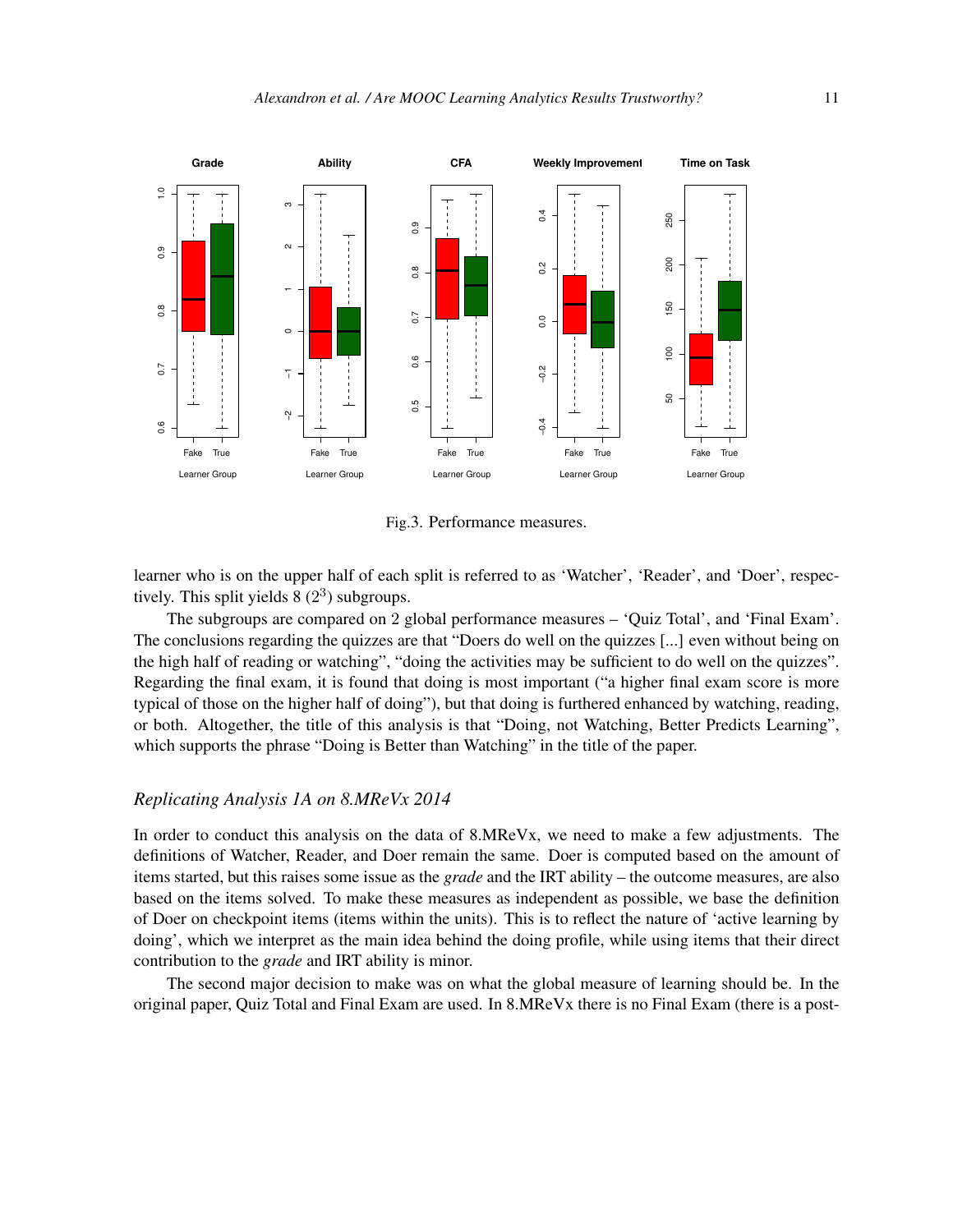test that was taken by a very small number of learners), and the grade is not sufficient for this purpose, as the variability of the grade is very low, and its distribution among the learner profiles is quite uniform. Thus, we use IRT as a global measure of performance in the course.

The results of the analysis, with and without fake learners, are presented in Figure [4.](#page-13-0) The left figure demonstrates the analysis for all learners (including fake learners). Within this figure, the leftmost, red bar represents the ability of 'Doers who are neither Watchers nor Readers'. This bar is the *highest*, meaning that this is the *most successful* group of learners. It is in line with the finding of [\(Koedinger](#page-20-0) [et al., 2015\)](#page-20-0) that Doers can do well without watching videos or reading explanations (the original figure from [\(Koedinger et al., 2015\)](#page-20-0) is presented in Appendix 3, Figure 4a).

The right figure presents the results of the same analysis **without fake learners** (only true learners). As can be seen, the performance of 'Doers who are neither Watchers nor Readers' drops sharply from mean IRT ability of 0.41 to mean IRT ability of 0.14. This change is statistically significant (using Bootstrap hypothesis testing; see below). Without fake learners, 'Doers who are also Watchers' become the most successful group (there is a small decrease in the performance of this group, which is statistically insignificant).

To verify that the effect is not an artifact we use Bootstrap hypothesis testing [\(MacKinnon, 2009\)](#page-20-13). Denote the group of all learners by  $L$ , and the size of the group of the 'true' learners by  $n$ . We estimate the 'Sampling distribution of mean IRT ability' of 'Doers who are neither Watchers nor Readers' and 'Doers who are also Watchers' using 1000 bootstrap samples of size  $n$  from L. The results show that the change to the mean IRT ability of 'Doers who are neither Watchers nor Readers' is statistically significant  $(p - value < 0.05)$ , and that the change to the mean IRT ability of 'Doers who are also Watchers' is insignificant. A figure demonstrating the sampling distribution for both groups is provided in Appendix 1.

Doers still do better in all combinations, but the original conclusion that Doers can do well without watching videos or reading explanations becomes debatable when removing fake learners.

#### *Replicating Analysis 1B*

In the original analysis, Tetrad, a tool for causal inference, was used to evaluate whether associations between key variables – pre-test, use of course materials (doing, watching, reading), and outcomes (quiz total, final test), are potentially causal (the original graph from [\(Koedinger et al., 2015\)](#page-20-0) is presented in Appendix 3, Figure 4b).

We replicated the same analysis using Tetrad on the data of 8.MReV<sub>x</sub> with and without fake learners. As a 'pre-test', we used the IRT score of the first week. The results are presented in Figure [5.](#page-14-0) The left figure demonstrates the graph for all learners (including fake learners). The graph on the right is the result after removing fake learners, namely, for true learners only.

As can be seen, the causal graph changes significantly after removing fake learners data. First, when removing fake learners (moving from the left to the right figures), two causal link disappear (watching  $\rightarrow$  quizScore and reading  $\rightarrow$  IRT). Interestingly, the original link reading  $\rightarrow$  IRT has a negative weight, meaning that *with* fake learners, reading is found to have a negative effect on IRT ability. The weights of the other edges change, but we do not interpret this as a qualitative difference.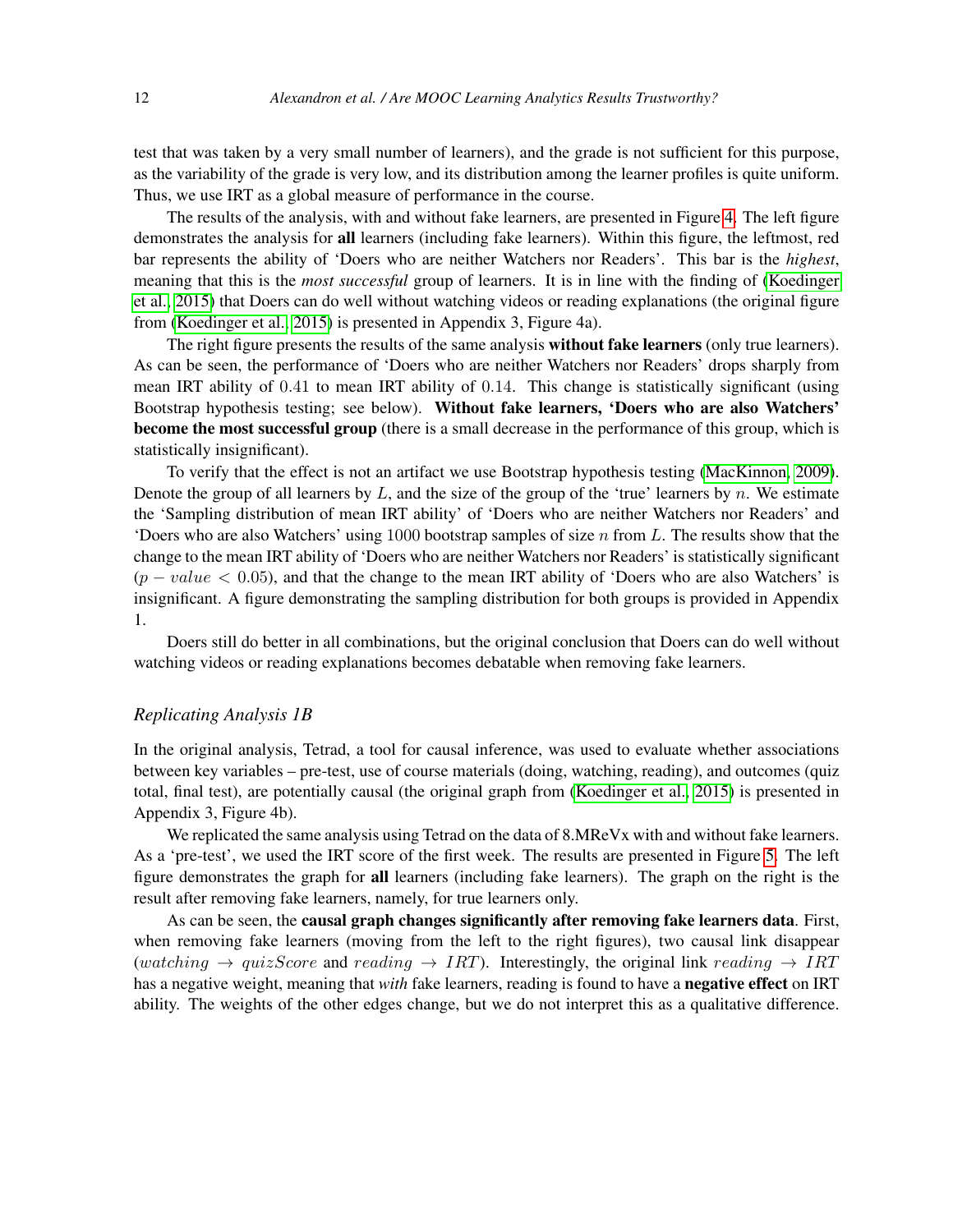<span id="page-13-0"></span>

Fig.4. IRT results: (a) All learners (including fake learners); (b) true learners only (fake learners removed).

(We note that we could not use sampling techniques to evaluate the statistical significance of the change in the Tetrad results, as we did not find a way to run Tetrad's execution engine as a run-time library. The tool version that we use is the one that was used in the original paper [\(Koedinger et al., 2015\)](#page-20-0), which is an old version that to the best of our knowledge does not support such usage.)

#### *Future Projection*

To evaluate the effect that an increase in the percentage of fake learners could potentially have on the analytics bias, we repeat the analyses of Subsections *Analysis 1A* and *1B* after increasing the amount of fake learners from ∼15% to ∼26%. This increase is achieved by simply duplicating the fake learners data, in order to maintain a similar multivariate distribution with respect to the behavioral characteristics that we measure.

The rationale for this 'simulation' analysis is twofold: First, the current ∼15% fake learners is a lower bound, and we assume that the actual amount of fake learners is higher. Second, it seems reasonable to assume that cheating in MOOCs will increase as the result of MOOC certificates gaining more value [\(Alexandron et al., 2017\)](#page-18-0).

The effect on the bias is presented in Appendix 2. The effect on the bias of the Tetrad analysis is incremental (same edges, with slight change of weights; see Appendix 2, Figure 3). The effect on *Analysis 1A* is significant, with "Doers who are neither Watchers nor Readers" becoming by far the most successful group (see Appendix 2, Figure 2).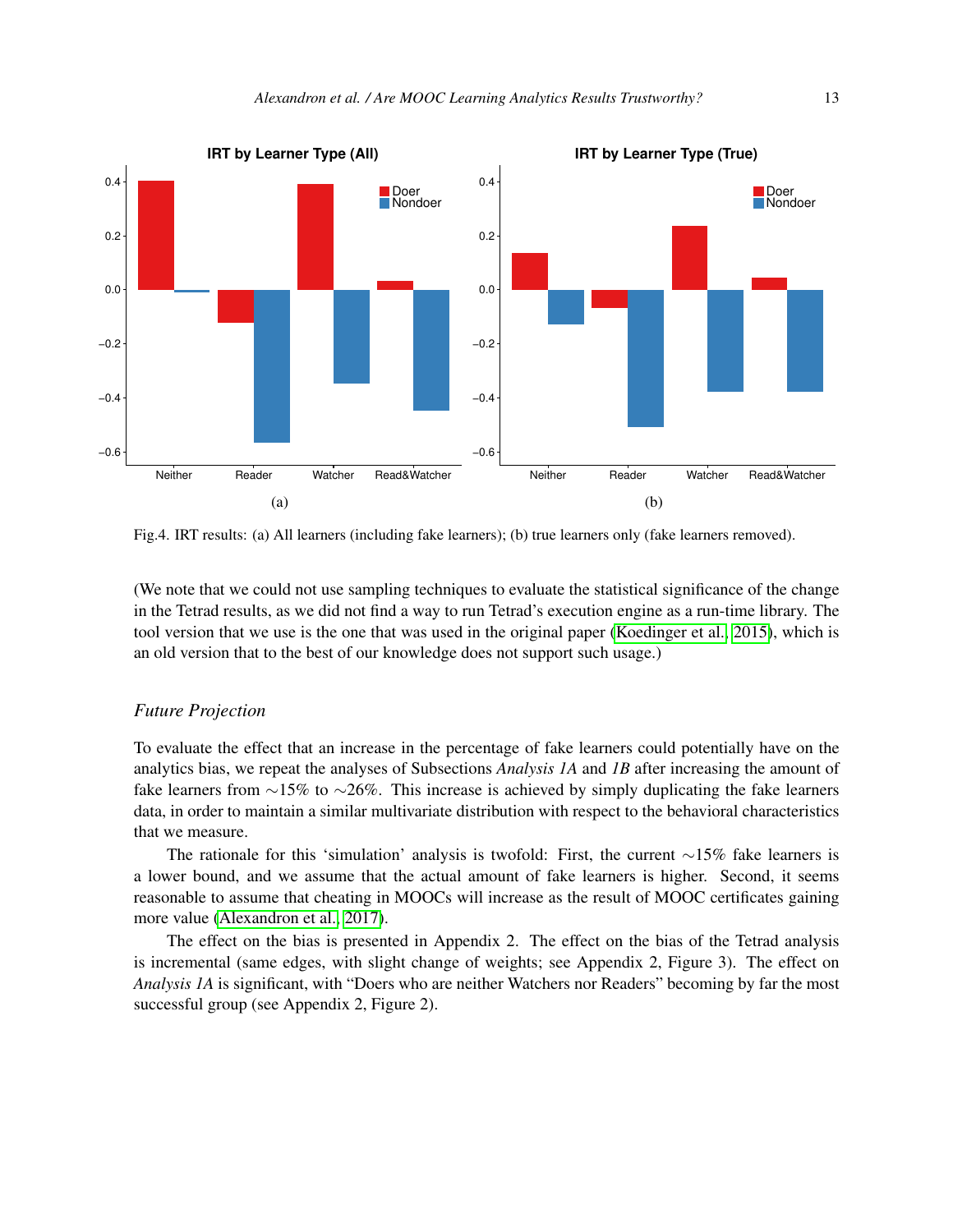<span id="page-14-0"></span>

Fig.5. Tetrad Results: (a) All learners (including fake learners); (b) true learners (fake learners removed).

#### *Summary of results - Replication Study 1*

Based on the results of Subsections *1A* and *1B*, we conclude that the analysis of "What variations in course feature use are most associated with learning? And can we infer causal relationships?" – RQ3 from the paper [\(Koedinger et al., 2015\)](#page-20-0) – changed in a meaningful way when replicated on the data of 8.MReVx with and without fake learners.

#### Replication Study 2

Another educational data mining study of the relation between which course materials learners use, and their success in the course, was presented in [\(Champaign et al., 2014\)](#page-19-0). The research objective is to understand the effectiveness of online learning materials, with the goal of improving the design of interactive learning environments. Among the "most striking features" that emerged from their analysis were (p. 18) "the large number of negative correlations between time spent on resource use and skill level in 6.002x" and "the significant negative correlations between relative skill increase and time spent on any of the available instructional resources in 6.002x, accompanied by only one significant *positive* correlation" (the figure from the original paper is presented in Appendix 3, Figure 5).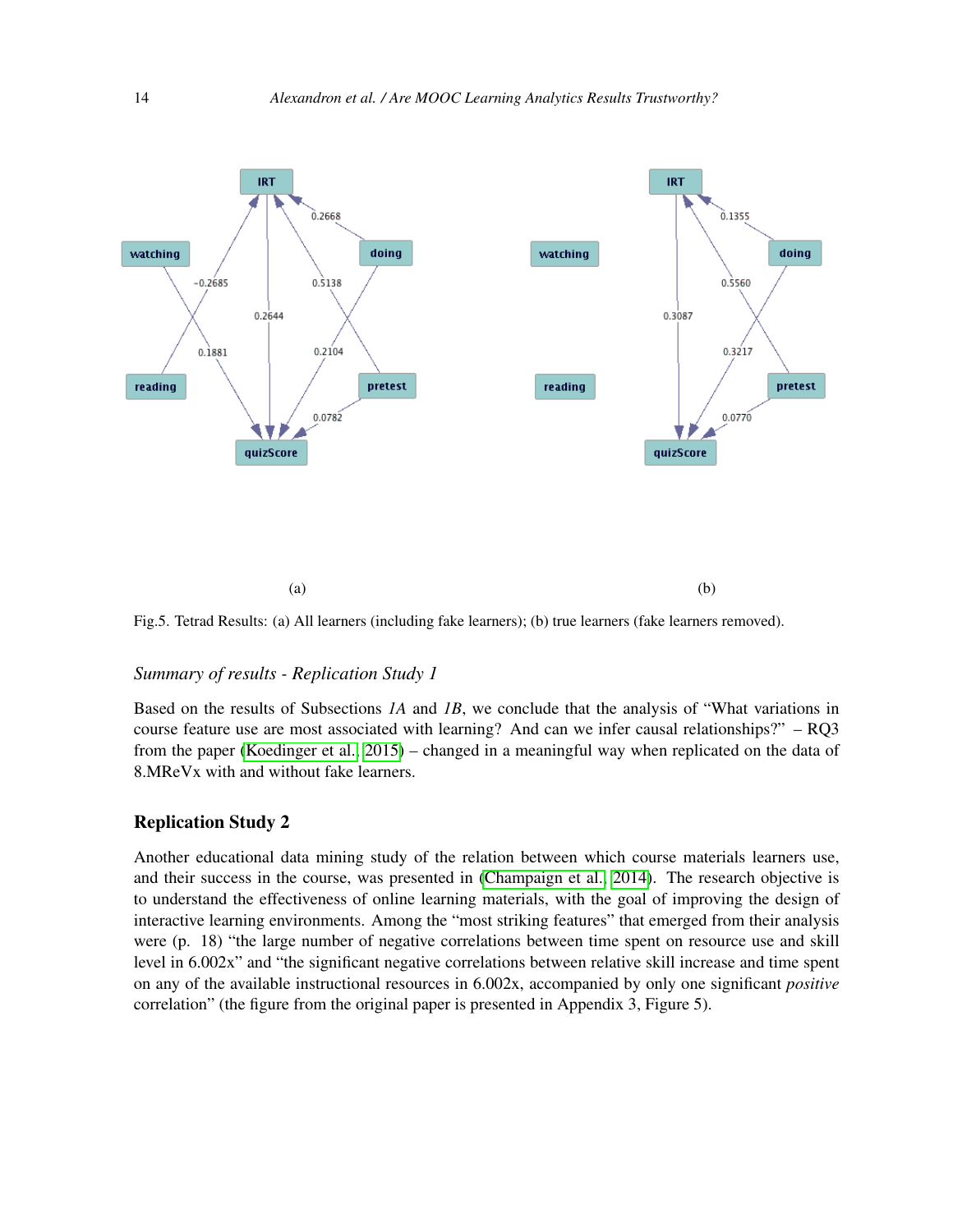As in the case of [\(Koedinger et al., 2015\)](#page-20-0), what attracted our attention was the negative correlation between performance and use of (some of) instructional resources. Again, does this mean that the learning materials are unhelpful?

Thus, we replicate the analysis within Subsection "Correlations of Skill and Learning with Instructional Resource Use" (starts at p. 17). We note that the research found significant differences in the same correlations among two different MITx MOOCs (8.MReV 2013 and 6.002x 2012 – the first MOOC offered by MITx). Since these correlations seem to be course specific, our focus when replicating this analysis is not whether we receive the same results, but whether the results that we receive remain the same with and without fake learners.

The results are presented in Figure [6](#page-16-0) (the figure adopts the visualization used in [\(Champaign et al.,](#page-19-0) [2014\)](#page-19-0)). It shows the relation between the amount of time spent on various course resources, and certain performance metrics. For each pie, the outer circle is the whole group, and the inner is the same measure after removing fake learners from the data. The angle of the piece represents the size of the correlation. Clockwise angle represents positive correlation (colored with green), and counterclockwise represents negative correlation (colored in red). Gray color means  $p - value > 0.05$ . The difference between the angle of the outer circle, and the angle of the inner one, is the effect of fake learners' data on the correlation.

Let us examine the correlations with  $p - value < 0.05$  (colored with red/green). With respect to Grade vs. Homework Time and Grade vs. Reading Time, there is almost no effect (angle of inner and outer piece is almost identical). With respect to Ability vs. Homework and Ability vs. Reading Time, we see a *negative* correlation, which is *reduced* when removing fake learners. With respect to weekly improvement vs. homework time, we see a *positive* correlation, which *increases* when removing fake learners.

#### *Summary of results - Replication Study 2*

For the three metrics that changed when removing fake learners' data – Ability vs. Homework Time, Ability vs. Reading Time, and Weekly Improvement vs. Homework Time – we see that after removing fake learners' data, the correlation moved in the positive direction. However, in each of the correlations we did not see a qualitative change, such as a negative correlation that becomes positive.

#### DISCUSSION

Our results show that fake learners interact with the course materials in a very different way than true learners. For example, they attempt fewer questions and show minimal interest in the instructional materials. On the other hand, they exhibit high performance on various metrics – their IRT *ability*, *weekly improvement*, and CFA, are slightly higher, and their time-on-task is significantly faster. This is not surprising, as these users use means other than learning to achieve these results.

Due to their aberrant behavior, and their prevalence the MOOC that we study (∼15% of the certificate earners), we suspected that fake learners can bias the results of learning analytics, especially those that deal with effective use of course resources. Our findings show that this is not an hypothetical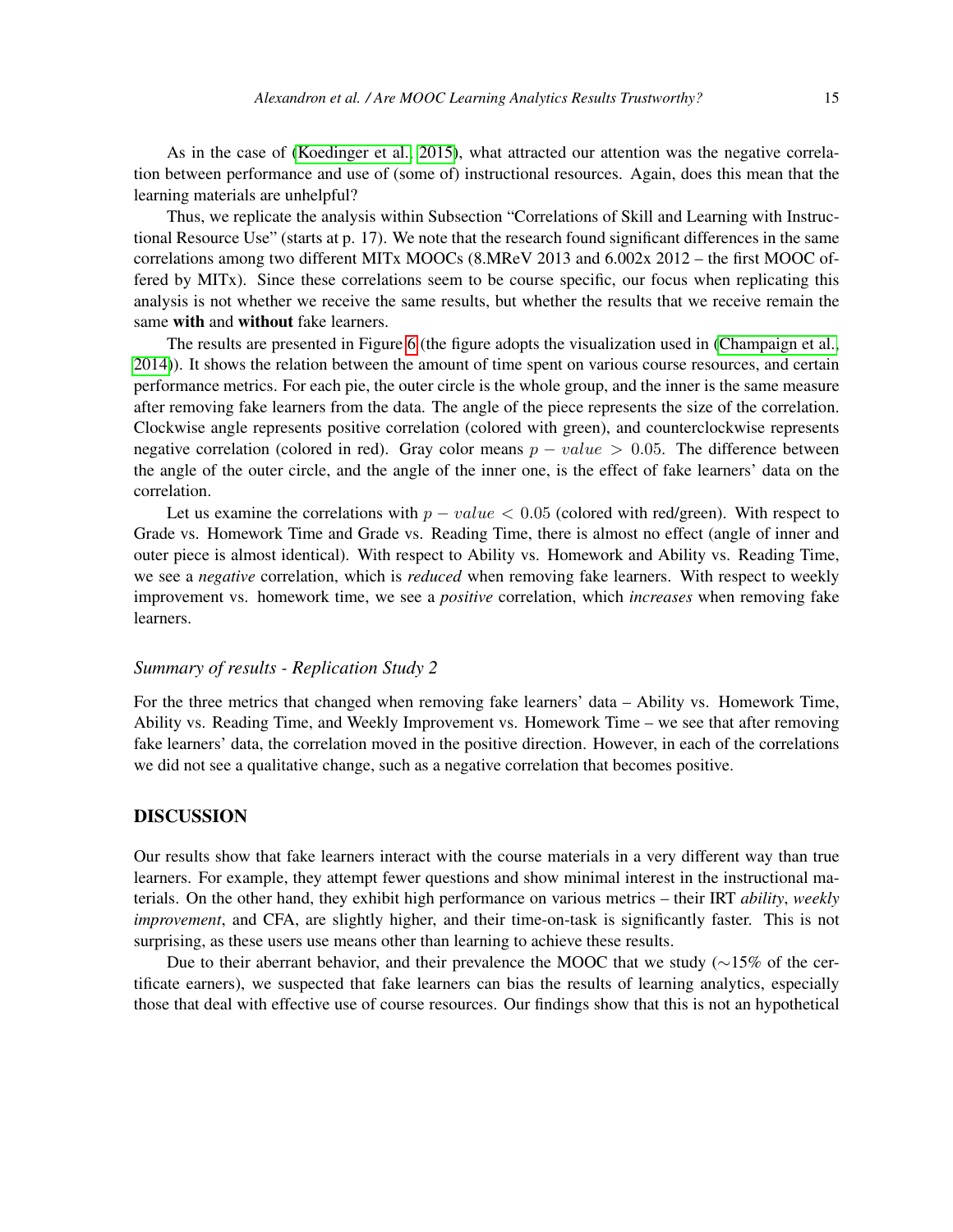<span id="page-16-0"></span>

Fig.6. Effect of fake learners on correlation between performance and time on course resources.

risk. We use the methodology of Replication Research as means to focus our investigation on analytics that are acknowledged by the learning analytics research community as meaningful insights into what constitute effective learning behavior in MOOCs. Among the two studies that we replicated, one was relatively stable against fake learners, but on the other, the findings were biased in a significant way by fake learners' data.

Since the primary motivation for fake learning in 8.MReV is receiving a certificate with low effort [\(Alexandron et al., 2017\)](#page-18-0), it is reasonable to assume that the same behavioral pattern of high performance and low resource use would characterize such learners in other MOOCs. Depending on the prevalence of fake learners among the learners, MOOC-based learning analytics research is vulnerable to bias by fake learners. However, the amount of fake learners within MOOCs is still an open question.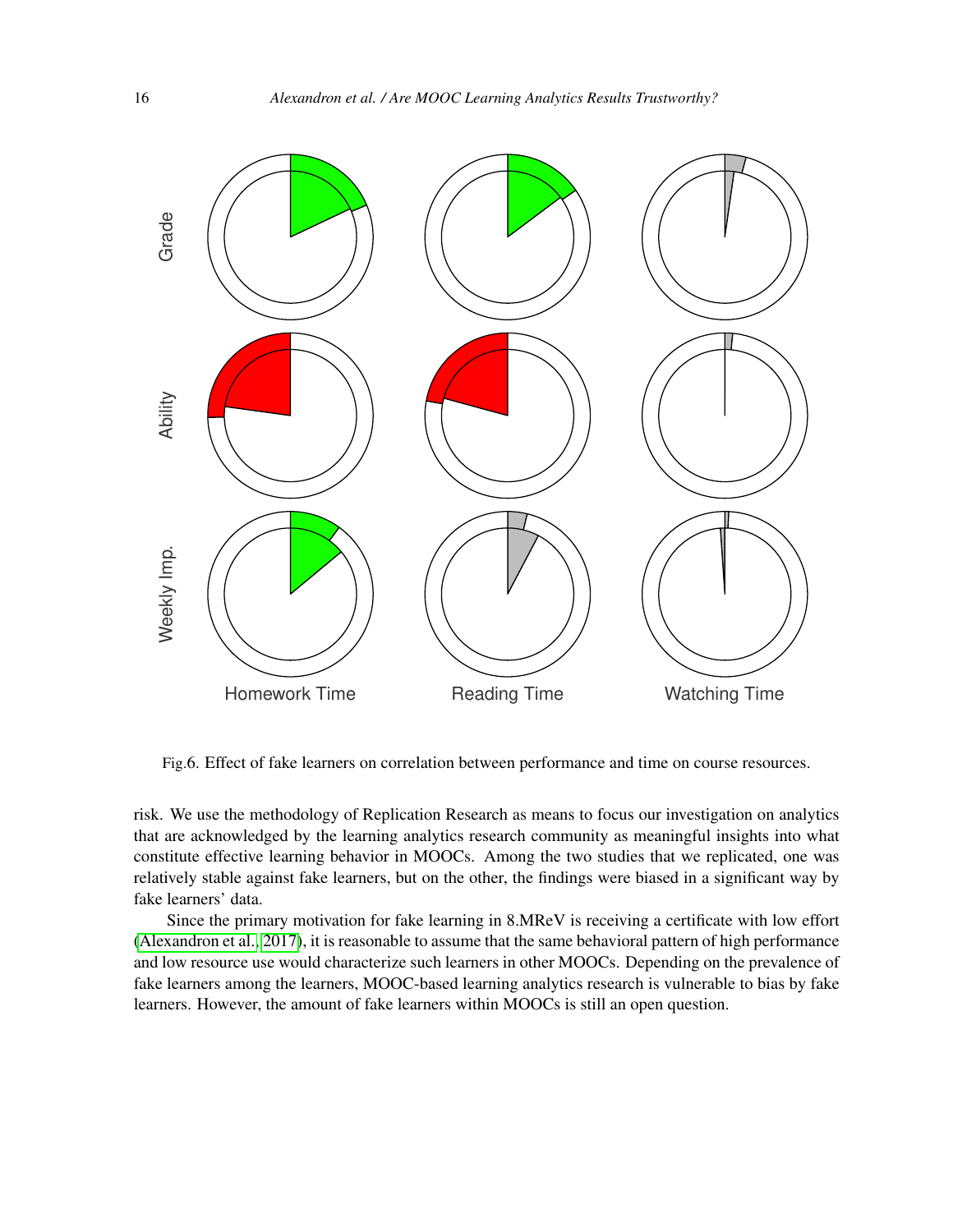The amount of CUMA in 8.MReV seems to generalize to other MOOCs [\(Alexandron et al., 2017\)](#page-18-0), and we do not see reason to assume otherwise for collaborators. Obviously, there could be other fake learning methods, but we have not worked on new detection algorithms yet. Over time, we can expect that the percentage of fake learners, and subsequently their effect, may rise with the increase in the value of MOOC certificates, unless proper actions are taken against this. To evaluate the effect of increase in the number of fake learners, we conducted a simple 'simulation' analysis, illustrating the hypothetical bias caused by a 2X increase in the percentage of fake learners (see Subsection *Future Projection*). The results demonstrate that with 2X fake learners we can expect to see a significant increase in the bias.

Our research supplies some evidence that fake learners can lead to wrong inference on analytics aiming to address questions such as 'what are effective learning strategies?', 'which types of resources are helpful?', and so on. While 'global' correlations seem to be less vulnerable, studying selected cohorts like 'efficient learners' (e.g., ones who are fast and successful) would be very prone to bias due to fake learners' activity.

It is important to emphasize that the bias is due to the the fact that fake learners introduce noise into the data. Such noise can affect various types of computational models – for example, consider a recommendation engine that sequences content to learners in real-time. Such engines typically rely on machine learning models that are fitted to learners' data. Biased data can lead to modeling 'noise' instead of real predictor-outcome relationships. Since such machine learning models are typically encapsulated within 'policy' layers that use 'business' (in this case, pedagogy) logic to translate prediction into action, validating the recommendations becomes an extremely difficult task [\(Krause et al., 2016\)](#page-20-6). As a thought experiment, imagine two competing MOOC content recommendation engines: an adversary engine that sends learners to random pages that they have not seen, and a Zone of Proximal Development (ZPD) engine that is tuned to challenge learners while keeping them within the ZPD. Now, assume that we have a sequence of pages that both engines recommended during a 15-minutes activity. What is the chance that an expert would identify which one is the adversary, and which one is the ZPD, without knowing the nitty-gritty of the ZPD engine?

*Fake Accounts in Social Networks.* Malicious use of fake accounts is a common issue in social networks. Above all, the Facebook–Cambridge Analytica data scandal<sup>[7](#page-17-0)</sup> has brought to public attention the issue of fake accounts, and how they can be used in malicious ways and on large-scale to collect data and affect social trends. Partly as the result of this 'wake-up call', Twitter recently announced that it has shut down 70 million fake/suspicious accounts since May 201[8](#page-17-1) <sup>8</sup>. This (negative) similarity between MOOCs and social networks sheds some light on the fact that MOOCs are a learning environment which is also a global social platform.

*Limitations.* The main limitations of our research are the fact that it is based on data from one MOOC, and on detection algorithms that detect only a subset of the fake learners in the course. Future research can expand this analysis to multiple MOOCs, and hopefully until then there will be algorithms for detecting other fake learning methods. In addition, it would be interesting to evaluate the effect on a wider set of learning analyses and machine learning models.

<span id="page-17-1"></span><span id="page-17-0"></span> $^{7}$ [https://en.wikipedia.org/wiki/Facebook%E2%80%93Cambridge\\_Analytica\\_data\\_scandal](https://en.wikipedia.org/wiki/Facebook%E2%80%93Cambridge_Analytica_data_scandal) <sup>8</sup><https://www.nytimes.com/2018/07/11/technology/twitter-fake-followers.html>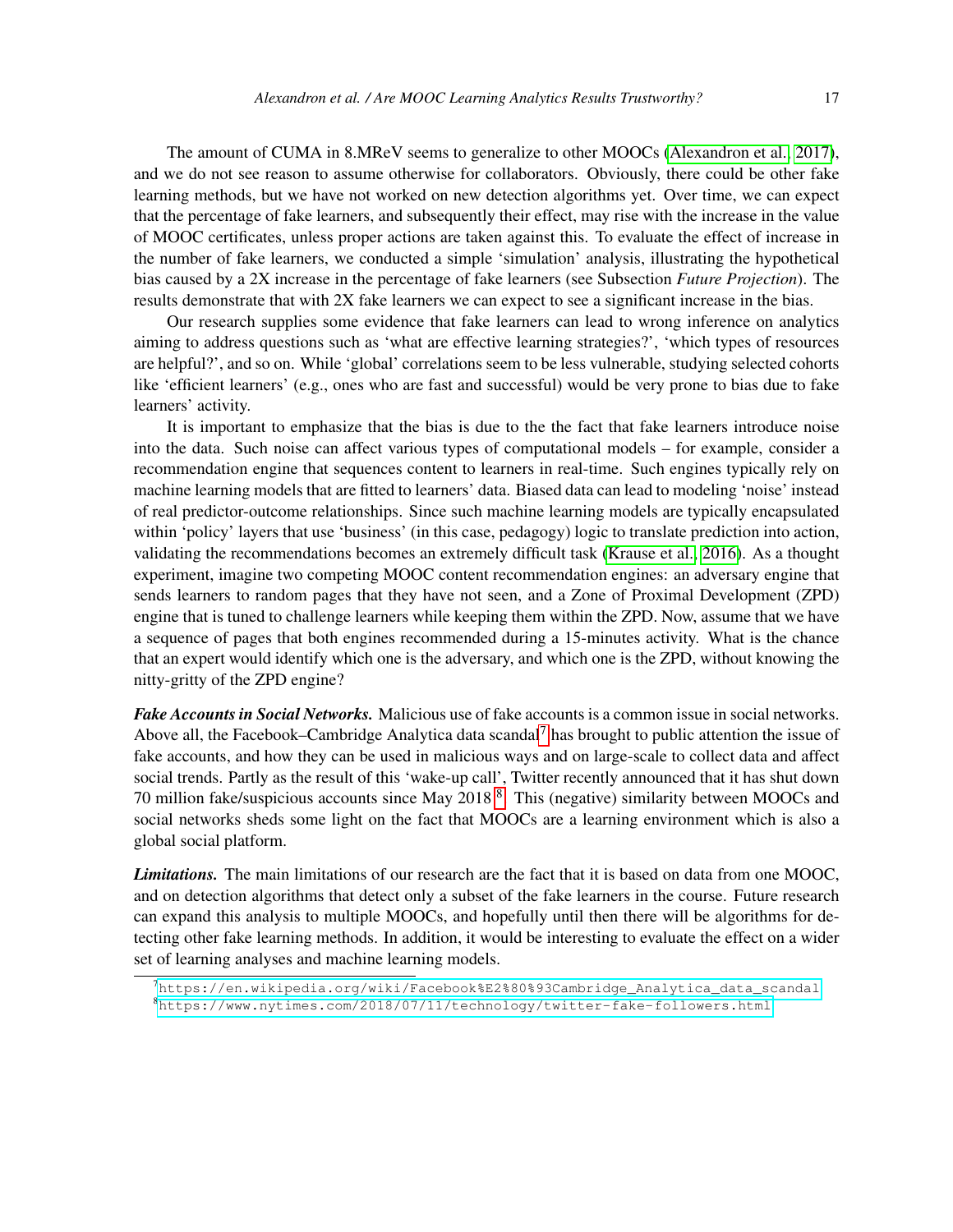#### Summary and Conclusions

This study follows Replication Research methodology, and uses Sensitivity Analysis techniques to study how learning analytics can be biased by noisy data that include a significant amount of fake learners – learners who use illegitimate techniques to improve their grade. These users exhibit learning behaviors that are very different from those of 'true' learners, and achieve high performance. This can bias the analytics towards falsely identifying non-learning behaviors as effective learning strategies.

Our findings provide the first evidence, to the authors' knowledge, of how non-learning behaviors that are not modeled can significantly bias learning analytics results. The findings also point to the fact that cheating in educational settings can have consequences that go way beyond the issue of academic dishonesty.

To date, the issue of the reliability of learning analytics has received little attention within the learning analytics research community. As a first step, it is important to acknowledge that this is a real concern. Conveying this message is one of the major goals of this paper.

In order to address this issue, it is important to adopt more robust techniques for evaluating and validating learning analytics research, for example by encouraging and facilitating replication research at scale, and by developing advanced verification techniques. Another direction to take from this research is to develop detection methods that can generalize across platforms and course designs, e.g. by using ML [\(Ruipérez-Valiente et al., 2017b\)](#page-21-10) or anomaly detection techniques [\(Alexandron et al., 2019\)](#page-19-12).

In the verification domain, much can be learned from the hardware verification industry, which makes extensive use of sophisticated simulation methods, and from recent developments in the area of verification of autonomous vehicles, which deal with verifying complicated artificial intelligence systems.

#### ACKNOWLEDGEMENTS

GA's research is supported by the Israeli Ministry of Science and Technology under project no. 713257.

#### **REFERENCES**

- <span id="page-18-1"></span>G. Alexandron, J. A. Ruipérez-Valiente, and D. E. Pritchard. Evidence of MOOC Students Using Multiple Accounts To Harvest Correct Answers, 2015a. Learning with MOOCs II, 2015.
- <span id="page-18-2"></span>G. Alexandron, Q. Zhou, and D. Pritchard. Discovering the Pedagogical Resources that Assist Students in Answering Questions Correctly — A Machine Learning Approach. *Proceedings of the 8th International Conference on Educational Data Mining*, pages 520–523, 2015b.
- <span id="page-18-0"></span>G. Alexandron, J. A. Ruipérez-Valiente, Z. Chen, P. J. Muñoz-Merino, and D. E. Pritchard. Copying@Scale: Using Harvesting Accounts for Collecting Correct Answers in a MOOC. *Computers and Education*, 108:96–114, 2017.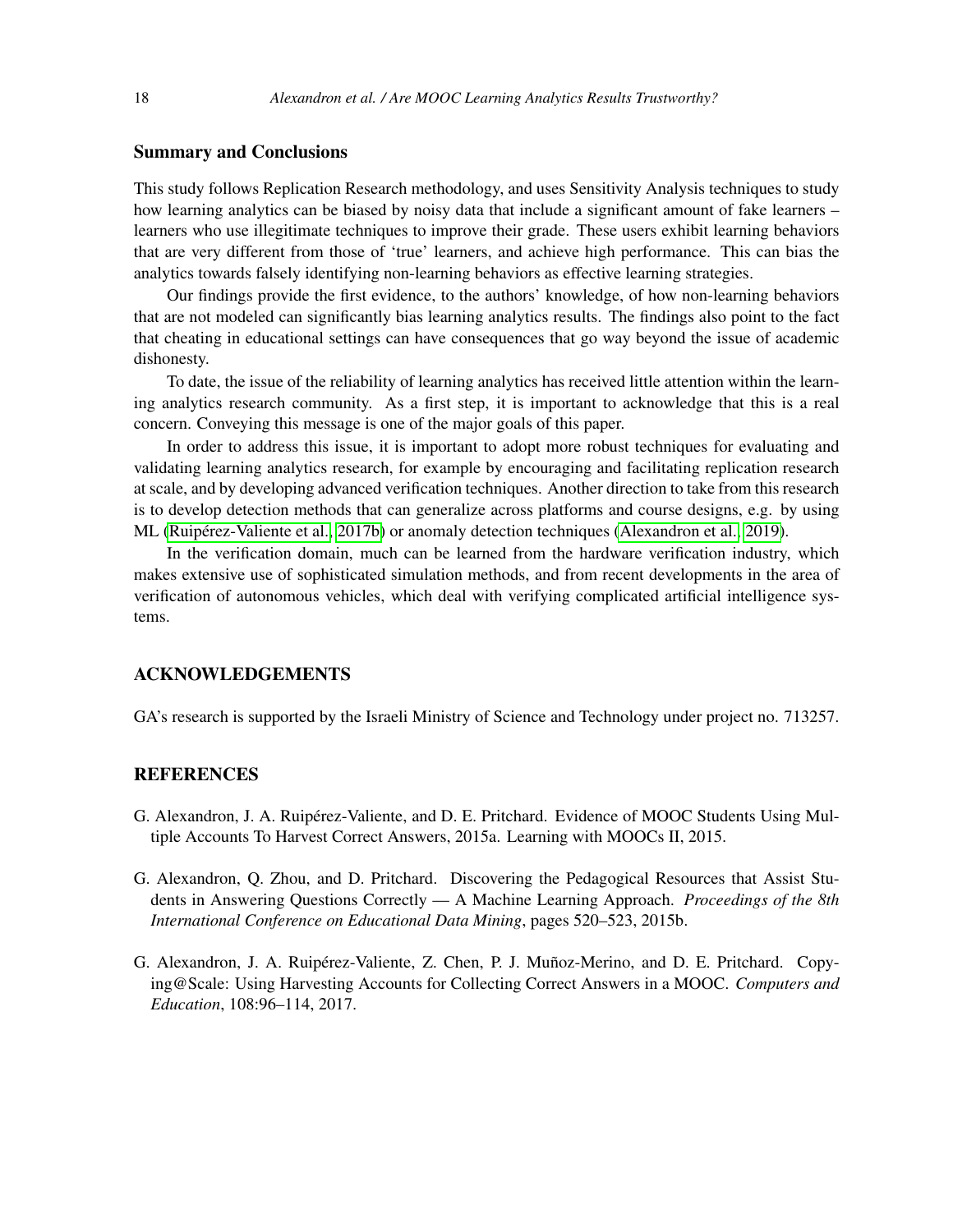- <span id="page-19-6"></span>G. Alexandron, J. A. Ruipérez-Valiente, S. Lee, and D. E. Pritchard. Evaluating the robustness of learning analytics results against fake learners. In *Proceedings of the Thirteenth European Conference on Technology Enhanced Learning*. Springer, 2018.
- <span id="page-19-12"></span>G. Alexandron, J. A. Ruipérez-Valiente, and D. E. Pritchard. Towards a General Purpose Anomaly Detection Method to Identify Cheaters in Massive Open Online Courses. *Proceedings of the 12th International Conference on Educational Data Mining*, 2019.
- <span id="page-19-8"></span>R. Baker, J. Walonoski, N. Heffernan, I. Roll, A. Corbett, and K. Koedinger. Why Students Engage in "Gaming the System" Behavior in Interactive Learning Environments. *Journal of Interactive Learning Research*, 19(2):162–182, 2008.
- <span id="page-19-0"></span>J. Champaign, K. F. Colvin, A. Liu, C. Fredericks, D. Seaton, and D. E. Pritchard. Correlating skill and improvement in 2 MOOCs with a student's time on tasks. *Proceedings of the first ACM conference on Learning @ scale conference - L@S '14*, (March):11–20, 2014.
- <span id="page-19-1"></span>Z. Chen, C. Chudzicki, D. Palumbo, G. Alexandron, Y.-J. Choi, Q. Zhou, and D. E. Pritchard. Researching for better instructional methods using AB experiments in MOOCs: results and challenges. *Research and Practice in Technology Enhanced Learning*, 11(1):9, 2016.
- <span id="page-19-9"></span>R. De Ayala. *The Theory and Practice of Item Response Theory*. Methodology in the social sciences. Guilford Publications, 2009.
- <span id="page-19-10"></span>A. R. T. Donders, G. J. Van Der Heijden, T. Stijnen, and K. G. Moons. A gentle introduction to imputation of missing values. *Journal of clinical epidemiology*, 59(10):1087–1091, 2006.
- <span id="page-19-3"></span>X. Du, W. Duivesteijn, M. Klabbers, and M. Pechenizkiy. Elba: Exceptional learning behavior analysis. In *Educational Data Mining*, pages 312–318, 2018.
- <span id="page-19-7"></span>J. Gardner, C. Brooks, J. M. L. Andres, and R. Baker. Morf: A framework for mooc predictive modeling and replication at scale. *arXiv preprint arXiv:1801.05236*, 2018.
- <span id="page-19-11"></span>F. Goldhammer. Measuring ability, speed, or both? challenges, psychometric solutions, and what can be gained from experimental control. *Measurement: Interdisciplinary Research and Perspectives*, 13 (3-4):133–164, 2015.
- <span id="page-19-5"></span>T. Hastie, R. Tibshirani, and J. Friedman. *The Elements of Statistical Learning*. Springer Series in Statistics. Springer New York Inc., New York, NY, USA, 2001.
- <span id="page-19-2"></span>V. Hodge and J. Austin. A survey of outlier detection methodologies. *Artificial intelligence review*, 22 (2):85–126, 2004.
- <span id="page-19-4"></span>M. Kiernan, H. C. Kraemer, M. A. Winkleby, A. C. King, and C. B. Taylor. Do logistic regression and signal detection identify different subgroups at risk? implications for the design of tailored interventions. *Psychological Methods*, 6(1):35, 2001.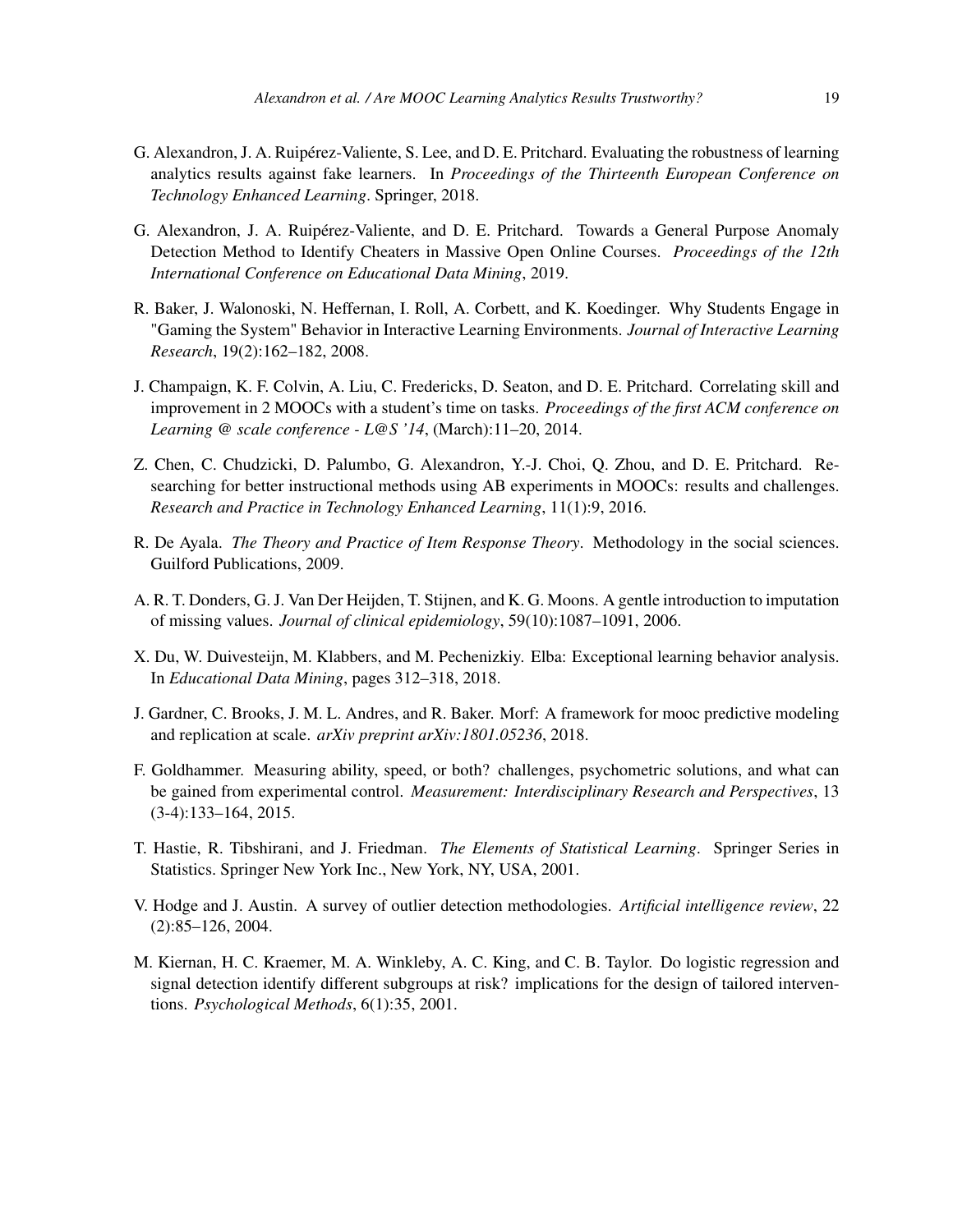- <span id="page-20-1"></span>J. Kim, P. J. Guo, C. J. Cai, S.-W. D. Li, K. Z. Gajos, and R. C. Miller. Data-driven interaction techniques for improving navigation of educational videos. *Proceedings of the 27th annual ACM symposium on User interface software and technology - UIST '14*, pages 563–572, 2014a.
- <span id="page-20-2"></span>J. Kim, P. J. Guo, D. T. Seaton, P. Mitros, K. Z. Gajos, and R. C. Miller. Understanding in-video dropouts and interaction peaks in online lecture videos. 2014b.
- <span id="page-20-0"></span>K. R. Koedinger, E. A. Mclaughlin, J. Kim, J. Z. Jia, and N. L. Bier. Learning is Not a Spectator Sport : Doing is Better than Watching for Learning from a MOOC. pages 111–120, 2015.
- <span id="page-20-6"></span>J. Krause, A. Perer, and K. Ng. Interacting with predictions: Visual inspection of black-box machine learning models. In *Proceedings of the 2016 CHI Conference on Human Factors in Computing Systems*, pages 5686–5697. ACM, 2016.
- <span id="page-20-12"></span>P. Kyllonen and J. Zu. Use of response time for measuring cognitive ability. *Journal of Intelligence*, 4 (4):14, 2016.
- <span id="page-20-5"></span>D. Lazer, R. Kennedy, G. King, and A. Vespignani. The parable of google flu: traps in big data analysis. *Science*, 343(6176):1203–1205, 2014.
- <span id="page-20-4"></span>J. M. Luna, C. Castro, and C. Romero. Mdm tool: A data mining framework integrated into moodle. *Computer Applications in Engineering Education*, 25(1):90–102, 2017.
- <span id="page-20-3"></span>Z. MacHardy and Z. A. Pardos. Toward the evaluation of educational videos using bayesian knowledge tracing and big data. In *Proceedings of the Second (2015) ACM Conference on Learning @ Scale*, L@S '15, pages 347–350. ACM, 2015.
- <span id="page-20-13"></span>J. G. MacKinnon. *Bootstrap Hypothesis Testing*, chapter 6, pages 183–213. John Wiley Sons, Ltd, 2009.
- <span id="page-20-11"></span>J. P. Meyer and S. Zhu. Fair and equitable measurement of student learning in moocs: An introduction to item response theory, scale linking, and score equating. *Research & Practice in Assessment*, 8:26–39, 2013.
- <span id="page-20-7"></span>O. Müller, I. Junglas, J. v. Brocke, and S. Debortoli. Utilizing big data analytics for information systems research: challenges, promises and guidelines. *European Journal of Information Systems*, 25(4):289– 302, 2016.
- <span id="page-20-9"></span>C. G. Northcutt, A. D. Ho, and I. L. Chuang. Detecting and preventing "multiple-account" cheating in massive open online courses. *Comput. Educ.*, 100(C):71–80, Sept. 2016.
- <span id="page-20-8"></span>C. O'Neil. *Weapons of math destruction: How big data increases inequality and threatens democracy*. Broadway Books, 2017.
- <span id="page-20-10"></span>Open Science Collaboration. Estimating the reproducibility of psychological science. *Science*, 349 (6251), 2015. ISSN 0036-8075.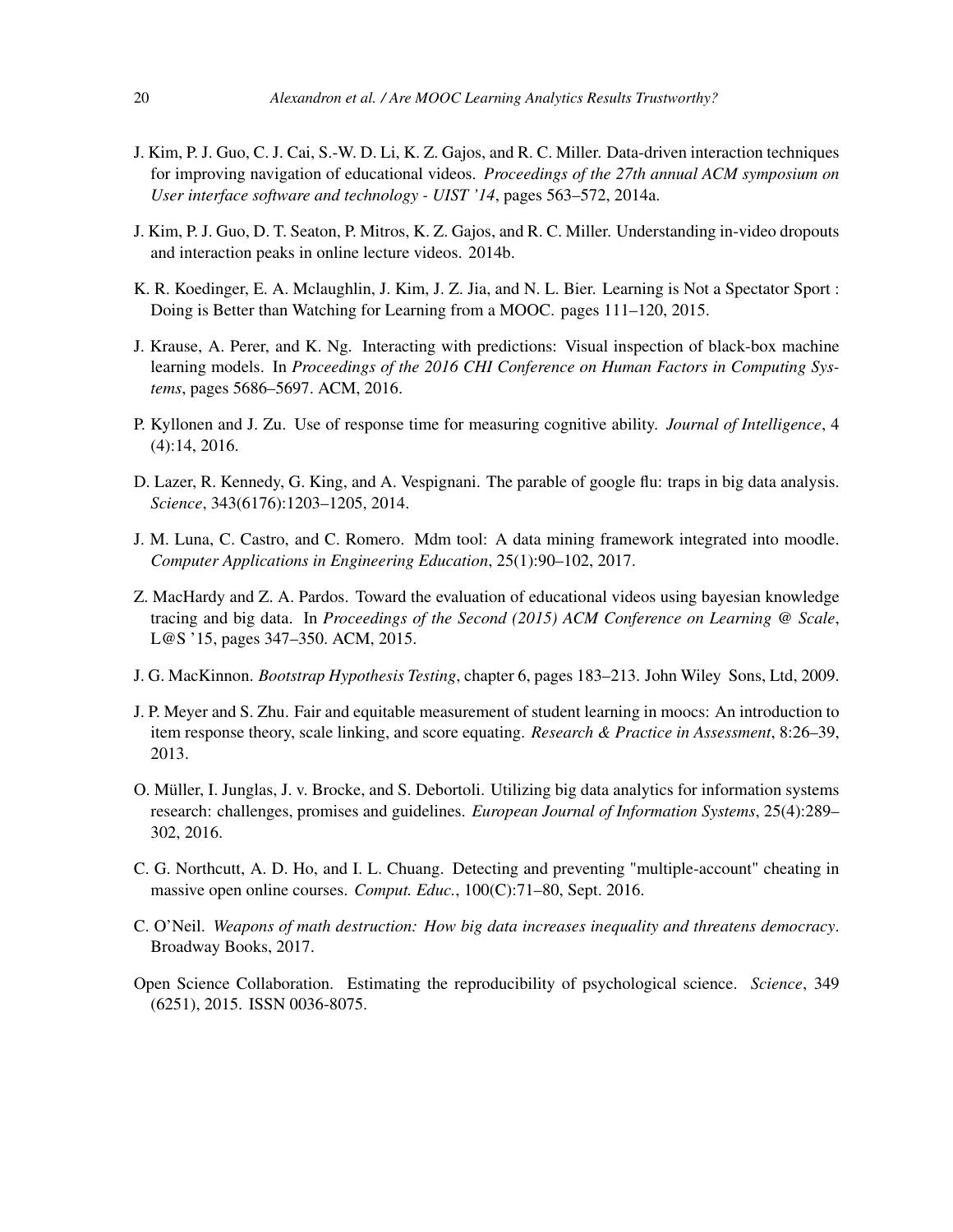- <span id="page-21-7"></span>A. Pardo, N. Mirriahi, R. Martinez-Maldonado, J. Jovanovic, S. Dawson, and D. Gaševic. Generating ´ actionable predictive models of academic performance. In *Proceedings of the Sixth International Conference on Learning Analytics & Knowledge*, pages 474–478. ACM, 2016.
- <span id="page-21-1"></span>Z. A. Pardos, S. Tang, D. Davis, and C. V. Le. Enabling Real-Time Adaptivity in MOOCs with a Personalized Next-Step Recommendation Framework. In *Proceedings of the Fourth (2017) ACM Conference on Learning @ Scale - L@S '17*, 2017. ISBN 9781450344500. doi: 10.1145/3051457. 3051471.
- <span id="page-21-6"></span>S. Perez, J. Massey-Allard, D. Butler, J. Ives, D. Bonn, N. Yee, and I. Roll. Identifying productive inquiry in virtual labs using sequence mining. In E. André, R. Baker, X. Hu, M. M. T. Rodrigo, and B. du Boulay, editors, *Artificial Intelligence in Education*, pages 287–298, Cham, 2017. Springer International Publishing.
- <span id="page-21-5"></span>J. Qiu, J. Tang, T. X. Liu, J. Gong, C. Zhang, Q. Zhang, and Y. Xue. Modeling and predicting learning behavior in moocs. In *Proceedings of the ninth ACM international conference on web search and data mining*, pages 93–102. ACM, 2016.
- <span id="page-21-9"></span>J. Reich and J. A. Ruipérez-Valiente. The MOOC pivot. *Science*, 363(6423):130–131, 2019.
- <span id="page-21-4"></span>C. Romero and S. Ventura. Educational data science in massive open online courses. *Wiley Interdisciplinary Reviews: Data Mining and Knowledge Discovery*, WIREs Data Mining Knowl Discov, 01 2017. doi: 10.1002/widm.1187.
- <span id="page-21-2"></span>Y. Rosen, I. Rushkin, A. Ang, C. Federicks, D. Tingley, and M. J. Blink. Designing adaptive assessments in moocs. In *Proceedings of the Fourth (2017) ACM Conference on Learning @ Scale*, L@S '17, pages 233–236, 2017. ISBN 978-1-4503-4450-0.
- <span id="page-21-0"></span>J. A. Ruipérez-Valiente, G. Alexandron, Z. Chen, and D. E. Pritchard. Using Multiple Accounts for Harvesting Solutions in MOOCs. *Proceedings of the Third (2016) ACM Conference on Learning @ Scale - L@S '16*, pages 63–70, 2016.
- <span id="page-21-8"></span>J. A. Ruipérez-Valiente, S. Joksimović, V. Kovanović, D. Gašević, P. J. Muñoz Merino, and C. Delgado Kloos. A data-driven method for the detection of close submitters in online learning environments. In *Proceedings of the 26th International Conference on World Wide Web Companion*, pages 361–368, 2017a.
- <span id="page-21-10"></span>J. A. Ruipérez-Valiente, P. J. Muñoz-Merino, G. Alexandron, and D. E. Pritchard. Using Machine Learning to Detect 'Multiple-Account' Cheating and Analyze the Influence of Student and Problem Features. *IEEE Transactions on Learning Technologies*, 14(8):1–11, 2017b.
- <span id="page-21-3"></span>J. A. Ruipérez-Valiente, P. J. Muñoz-Merino, J. A. Gascón-Pinedo, and C. D. Kloos. Scaling to massiveness with ANALYSE: A learning analytics tool for Open edX. *IEEE Transactions on Human-Machine Systems*, 47(6):909–914, 2017c.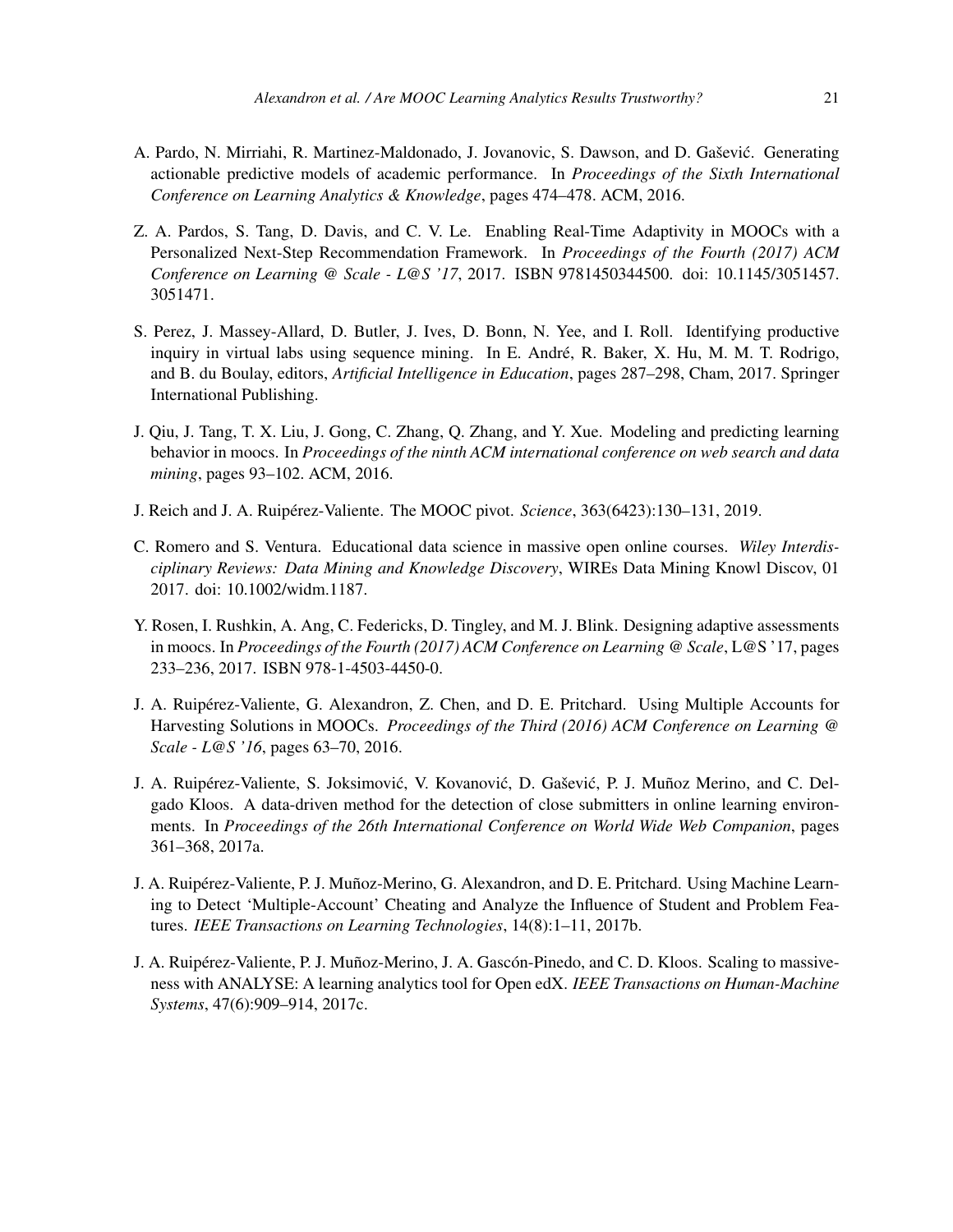- <span id="page-22-6"></span>A. Saltelli, K. Chan, E. M. Scott, et al. *Sensitivity analysis*, volume 1. Wiley New York, 2000.
- <span id="page-22-5"></span>S. A. Seshia and D. Sadigh. Towards verified artificial intelligence. *CoRR*, abs/1606.08514, 2016. URL <http://arxiv.org/abs/1606.08514>.
- <span id="page-22-0"></span>G. Siemens. Learning Analytics: The Emergence of a Discipline. *American Behavioral Scientist*, (10): 1380–1400, 2013.
- <span id="page-22-4"></span>N. Silver. *The signal and the noise: why so many predictions fail–but some don't*. Penguin, 2012.
- <span id="page-22-1"></span>U.S. Department of Education, Office of Educational Technology. Enhancing Teaching and Learning Through Educational Data Mining and Learning Analytics: An Issue Brief, 2012.
- <span id="page-22-7"></span>T. van der Zee and J. Reich. Open education science. *AERA Open*, 4(3):2332858418787466, 2018.
- <span id="page-22-2"></span>W. Xing, X. Chen, J. Stein, and M. Marcinkowski. Temporal predication of dropouts in moocs: Reaching the low hanging fruit through stacking generalization. *Computers in Human Behavior*, 58:119–129, 2016.
- <span id="page-22-3"></span>M. Yudelson, S. Fancsali, S. Ritter, S. Berman, T. Nixon, and A. Joshi. Better data beats big data. In *Educational Data Mining 2014*, 2014.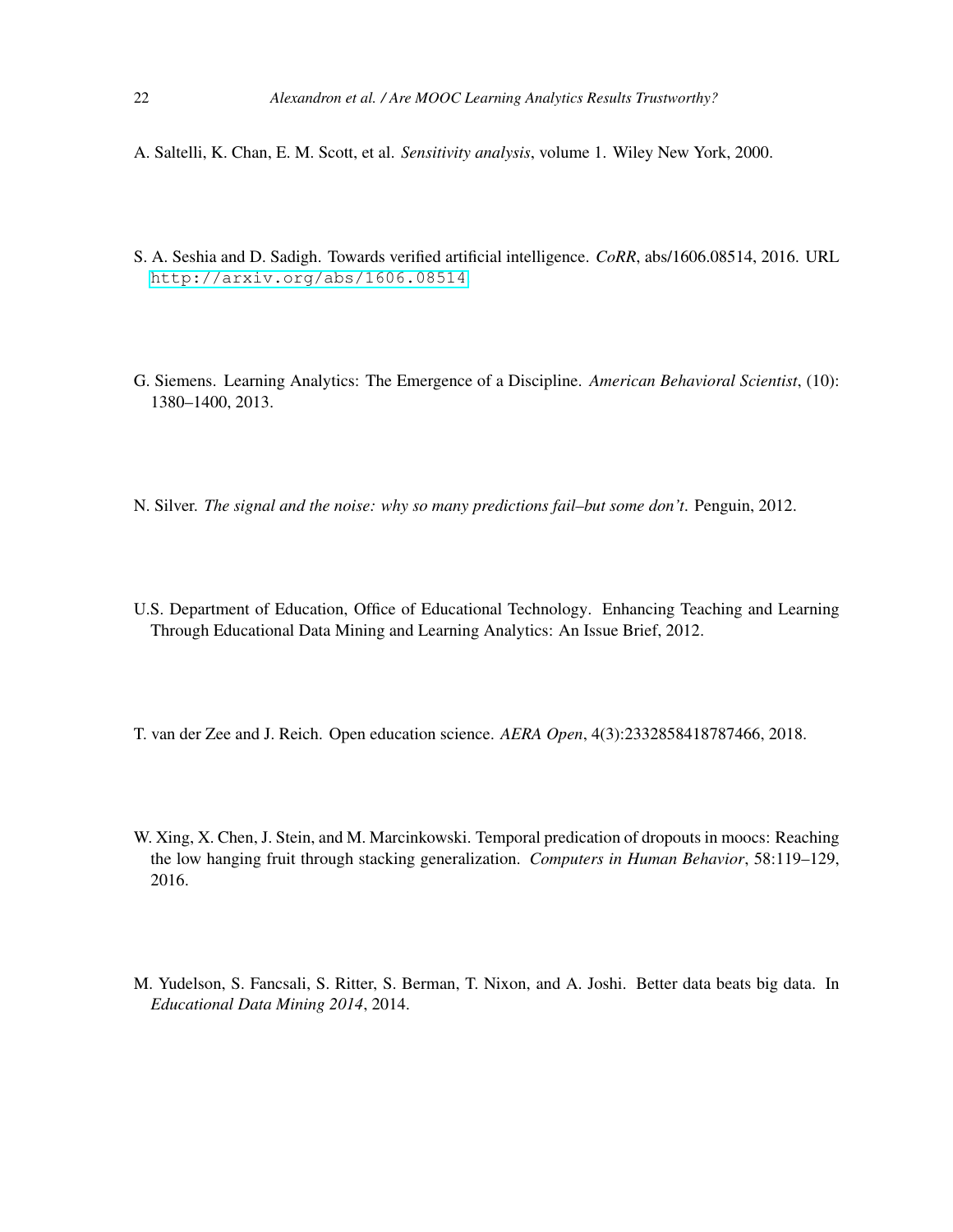# Appendices

### Appendix 1: Sampling Distribution of Mean IRT Ability



Figure.1. Sampling Distribution of Mean IRT Ability for (a) Doers who are neither Watchers nor Readers (b) Doers who are also Watchers. The dashed vertical lines mark the 95% confidence interval, and the vertical blue lines mark the mean value without fake learners.



Appendix 2: Replication Study 1 with 2X Simulated Fake Learners

Figure.2. IRT Results (a) With simulated  $2x$  fake learners (b) Original data (All learners); (c) true learners (fake learners removed).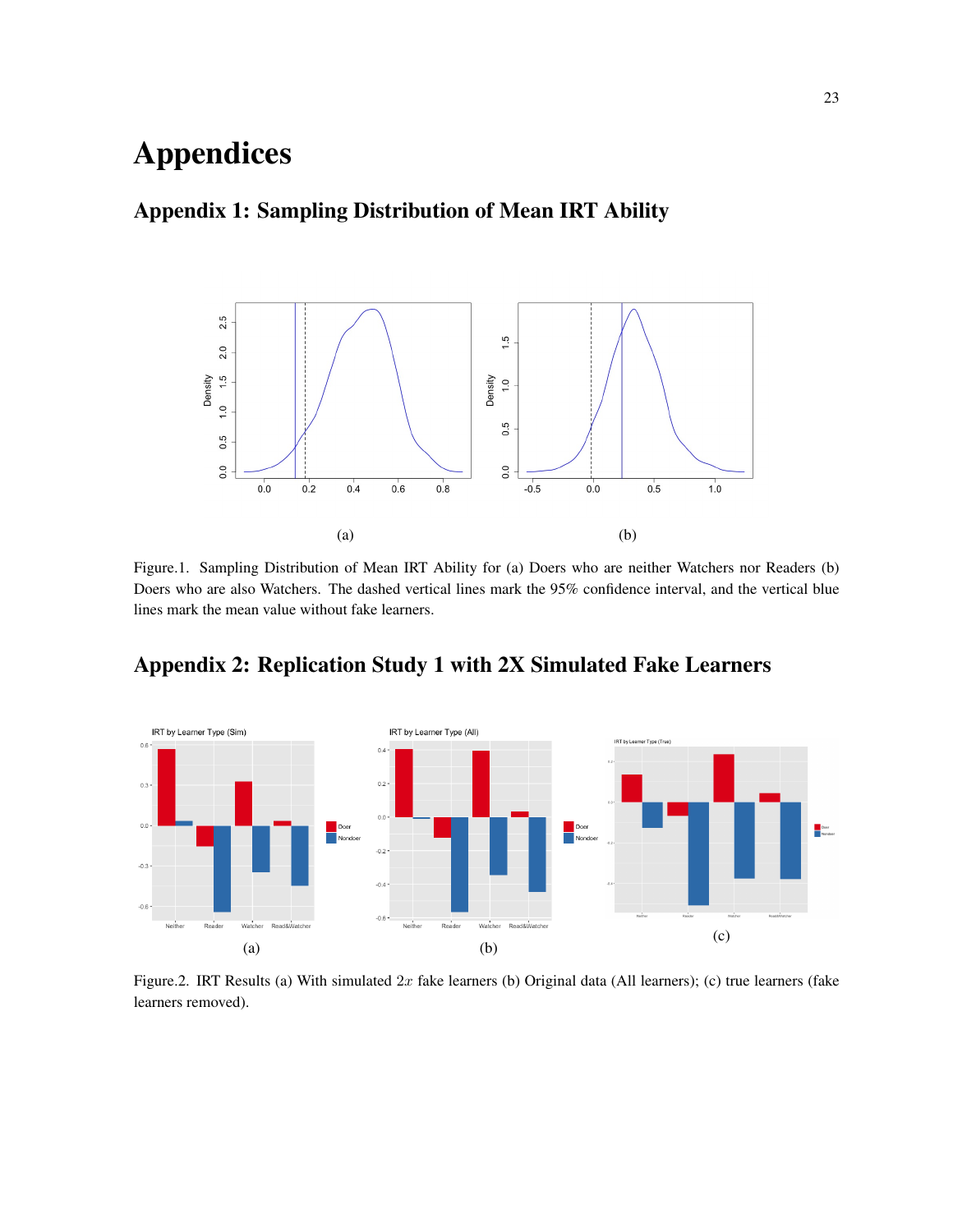

Figure.3. Tetrad Results (a) With simulated  $2x$  fake learners (b) Original data (all learners); (c) true learners (fake learners removed).

## Appendix 3: Figures from Original Papers



Figure.4. Original figures from [\(Koedinger et al., 2015\)](#page-20-0) (a) Final grade by learner type (b) Causal model generated by Tetrad.